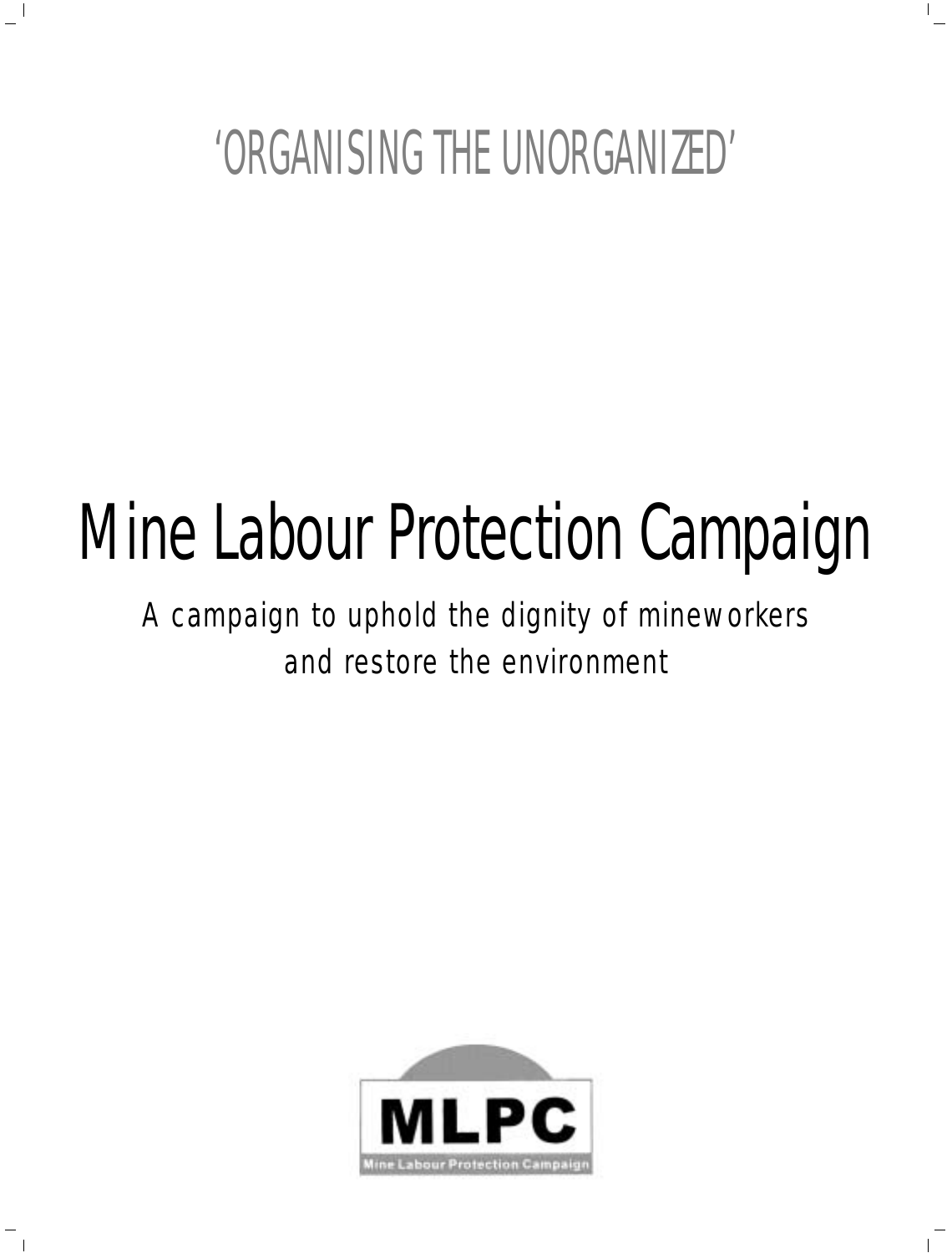Copyright @ Mine Labour Protection Campaign, 2005

Written and compiled by **Ms. BAHAR DUTT** for MLPC

Bahar Dutt is a conservationist who has been working on issues related to livelihoods and community based conservation. She lives and works in New Delhi and can be contacted at bahardutt@yahoo.com.

 $\mathbb{L}$ 

This book can be used subject to the condition that it shall not, by way of trade or otherwise, be lent or hired out, or otherwise be circulated in any form of binding or cover other than that in which it is published without MLPC's prior consent and without a similar condition including this condition being imposed on the subsequent user and without limiting the rights under the copyright reserved above. No part of this publication may be reproduced, stored in or introduced in a retrieval system or transmitted in any form or by any means without the prior written permission of the copyright owner.

#### *For details contact*

 $\overline{\phantom{a}}$ 

 $\overline{\phantom{a}}$ 

Campaign Manager **Mine Labour Protection Campaign (MLPC)** 396, 3rd C Road Sardarpura, Jodhpur-342003 (Rajasthan), India Telephone: 0291-2654520, Fax: 0291-2441672 Email: mlpc@satyam.net.in Web: www.minelabour.org or

**The School of Desert Sciences (SDS)**

109, Nehru Park, Jodhpur-342003 (Rajasthan), India Telephone: 0291-2432033/2654521, Fax: 0291-2441672 Email: sdsjodhpur@sancharnet.in (The MLPC is patronage and run under the aegis of SDS)

Cover photo by P Madhavan Photos by Dr. Anil Chhangani and P Madhavan Published & printed by MLPC, Jodhpur, 2005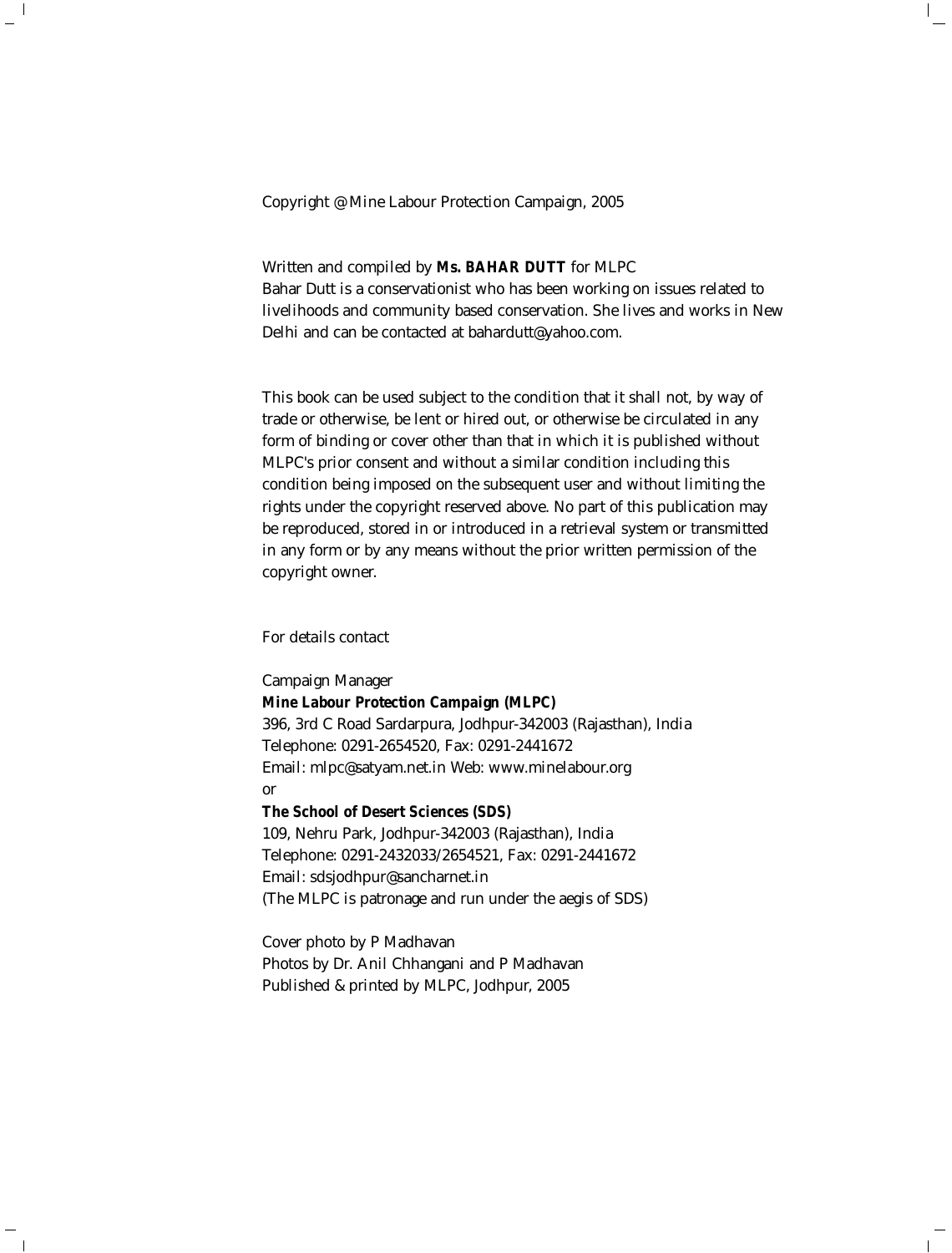*Preface*

 $\mathbb{L}$ 

eographically Rajasthan is the largest State in India bestowed with 64 kinds of metallic eographically Rajasthan is the largest State in India bestowed with 64 kinds of metallic<br>and nonmetallic minerals second none to State of Bihar and Jharkhand put together. Rajasthan also encompasses world's unique ecosystem, the Great Indian Desert or hot Thar Desert covering an area of over 0.32 million sq. km. The area, by and large is inhospitable, in the grip of vagaries of climate culminating into recurrent droughts scarcities. Yet, over 25 million people of Thar desert including indigenous groups, scheduled caste and scheduled tribes have not only survived with dignity but have also protected nature as ecosystem trustees by maintaining true desert culture which is reflected in all walks of life in Thar. The rich heritage of Thar is its power, which lies in its people. Thar is the most populated desert of the world inspite of scarcities and shortages, which speak of people's tolerance, simplicity, love for nature, people's resilience and adherence to traditional wisdom. These qualities rural poor are now getting eroded due to recurrent droughts and failure of agriculture and forcing rural poor to opt for alternative means of livelihood. Either to migrate or to work in mines to survive. It is a painful story to see that people who were trustees of nature till recently are working as mine workers. Their numbers are swelling every day. Over 2.5 million mine workers are now engaged in unorganized mine sector in Rajasthan. It is an extremely exploitative situation with all kinds of violation of law and breach of human rights.

The Mine Labour Protection Campaign (MLPC) came into being over a decade ago. It works under the aegis of The School of Desert Sciences (SDS) and draw its strength from its networking partner NGO's, CBO's, experts and individuals. For a decade MLPC has been engaged in organizing mineworkers in Rajasthan, who constitute some of the most deprived sections of society. The results are now visible. Breaking entrenched social barriers by organizing mine workers to bid for mining leases, as well as working hand in hand with the State government to ensure that the mining laws are followed. MLPC is at the forefront of the sustainable mining battle. This booklet showcases some of the modest achievements of MLPC and their plans to bring about a more sustainable and rational exploitation of mineral resources for the desert state of Rajasthan: which ensures that basic rights of mine workers are met and least damage is caused to the environment.

> **Vrikshamitra Prof. S.M. Mohnot** *Chairman, MLPC*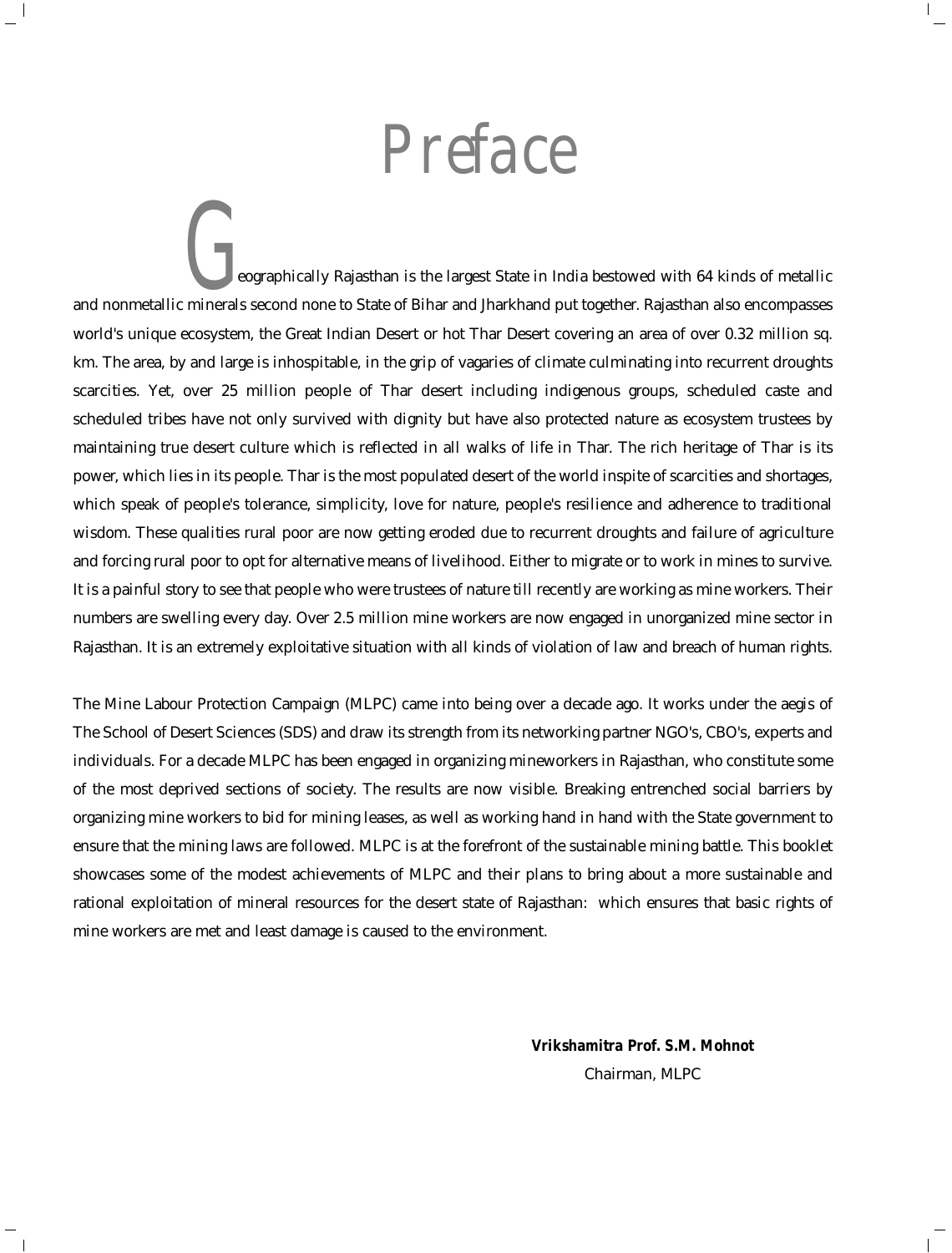## *Contents*

#### **The mining industry of Rajasthan**

Exploiting the environment and the rural poor ...7

#### **What the law says**

And how the laws are violated ...8

#### **And then there was hope**

The making of the MLPC ...8 About the MLPC team ...9 Supporters of MLPC ...9

#### **How MLPC works**

Formation of Unions: Making mine-owners accountable ...10 Forming cooperatives: From 'mine workers to mine-owners' ...10 Influencing government policy through research ...13 Empowering women through self-help groups  $\dots$  14 Catch them young: Addressing child-labour through schools ...15 Panchayat control over their minerals through tax ...16 Change through awareness camps and advocacy ...16

#### **Battles fought and won**

Working with women in alternatives to mining, in Kaloda, Udaipur ...18 The road to self reliance: the dynamic leaders of Sanphagaon ...20 The crane that changed lives: the story of Jethwaigaon, Jaisalmer ...21 The marble that made the Taj Mahal: Deprivation at Makrana ...22

**Looking ahead** ...24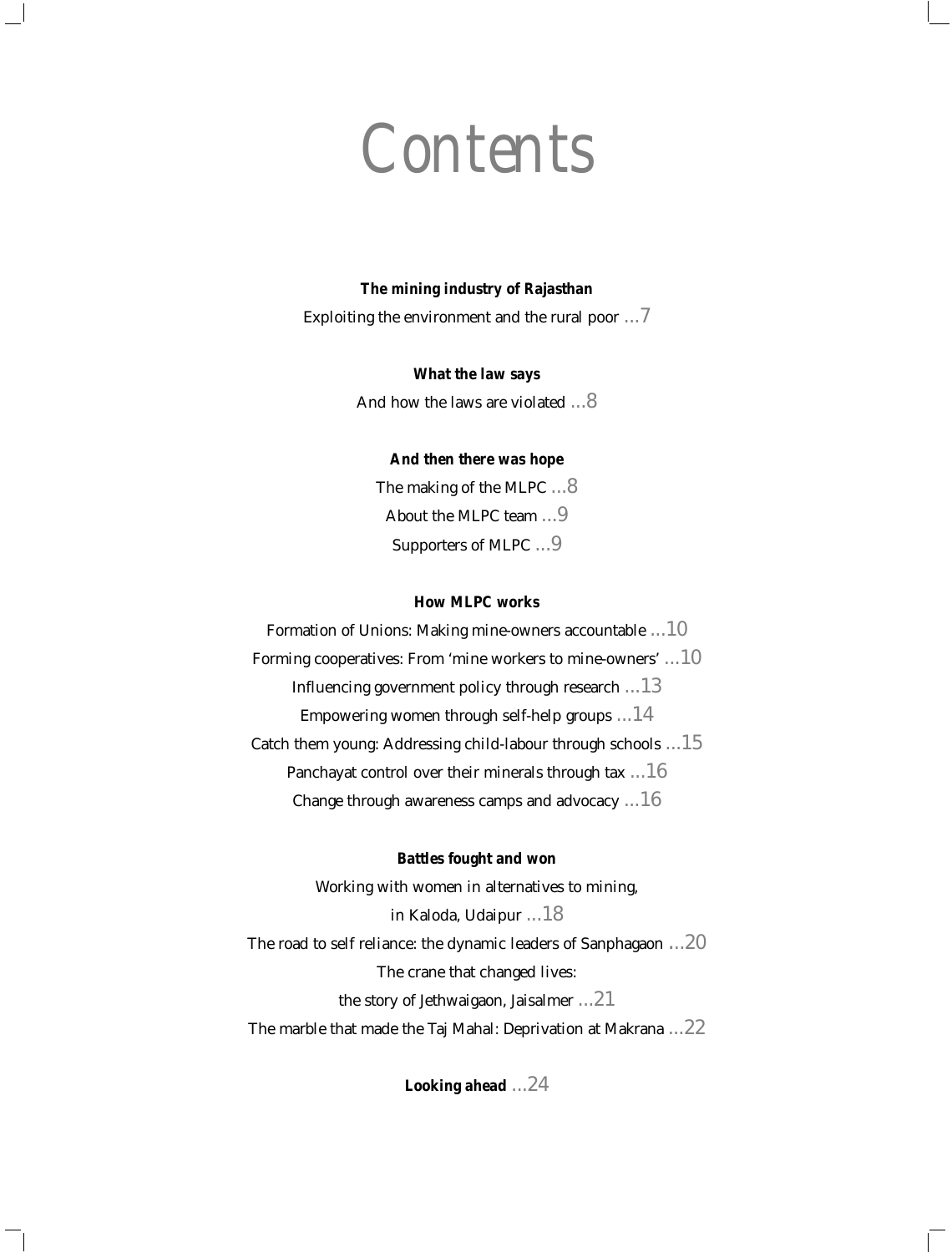*My name is Punmaram and I am 60 years old. I have come from Nimbagaon in Jaisalmer but now I live under the shade of this cactus bush with my family of 8 members. We belong to the Nayak community. I used to be a farmer but it has not rained, so the only option for me was to take up mining. All of us , including my sons and daughters work together at the mining site. We are able to fill up one truck we get Rs 50 in total for two days of work.*

 $\mathbb{L}$ 

 $\mathcal{A}$ 

 $\overline{\phantom{a}}$ 

 $\sim\ \sim \ \sim$ 

*My name is Chuki Devi. I have three children. My husband was killed by the upper caste in a family feud over agricultural land. I have now turned to mining since I have no other option. It is difficult as we work for the same time as the men but we still get less money. There is no shelter near the mining site and I have to leave my 2 year old daughter in the scorching sun.*

 $\sim\ \sim \ \sim$ 

*My name is Kanha Ram. I am 30 years old and I have been working as a mine labourer for the last 11 years. We are from the Bhil community and used to earn money by selling wood from the googal tree used in making gum. Now the forests are gone so are the trees, it is only these stones that are left. We earn a living from mining these stones now.*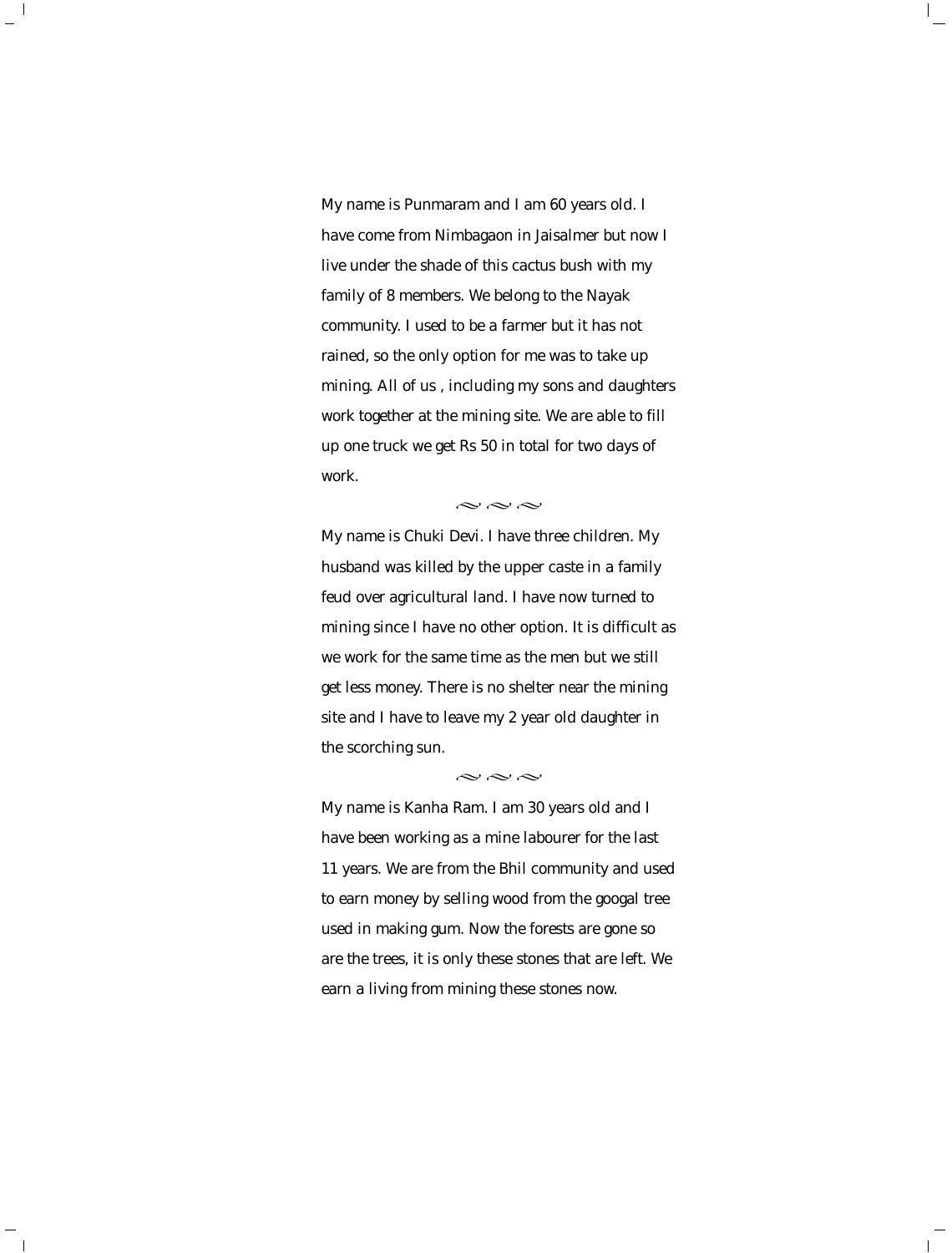### **The Mining Industry of Rajasthan**

**Exploiting the environment and the rural poor**

Tanha, Chuki and Punmaram are the face<br>of over 2.5 million mineworkers engaged in<br>64 kinds of metallic and non-metallic mineral<br>extraction activities in the State of Rajasthan Due to of over 2.5 million mineworkers engaged in 64 kinds of metallic and non-metallic mineral extraction activities in the State of Rajasthan. Due to the unskilled nature of the job it is usually the poorest of the poor who turn to mining. The state of deprivation of mineworkers is obvious from various social indicators. Occupational diseases such as tuberculosis and silicosis amongst mineworkers is very high, in addition exploitation of women, violation of labour and mining laws, non-payment of wages, hazardous and unsafe working conditions and high indebtedness are problems mine workers are facing in daily life.

More than 95% of mining activity in Rajasthan is in the hands of unorganized sector. Of the workforce engaged in mining some 37% are women and 15% children. Most of them are dalits and tribals. Interestingly it is also the second largest employment sector after agriculture in the State. Rajasthan is the largest state geographically in the country and second largest after Bihar in terms of mineral deposits. Presently, the State is the sole producer of jasper and wollastonite and a leading producer of cement and steel grade limestone, soapstone, ball clay, and a number of minor minerals. As many as 1324 mining leases of major minerals, 10851 mining leases of minor minerals and 19251 quarry licenses are in force. (Source: Department of Mines and Geology, Government of Rajasthan). The State also has the largest number of small mining leases in the country. The massive unscientific mining has in the process eroded soil, caused extensive water loss, degraded forests, pastures and biodiversity in the entire State.

Studies and reports suggest that mineworkers drawn from various sectors of society predominantly form the poor strata while the mine owners have become a rich class in 3 decades ignoring all norms and ethics. The mineworkers still stay in 'kuccha' (mud) huts while they have produced thousands of 'pucca' (sturdy) houses for the city populace.

| The face of the Mining Industry in Rajasthan |  |  |  |  |  |  |  |
|----------------------------------------------|--|--|--|--|--|--|--|
| 49.7 million                                 |  |  |  |  |  |  |  |
| 2.5 million                                  |  |  |  |  |  |  |  |
| 95%                                          |  |  |  |  |  |  |  |
| 37%                                          |  |  |  |  |  |  |  |
| 15%                                          |  |  |  |  |  |  |  |
| 460                                          |  |  |  |  |  |  |  |
| 3 daily                                      |  |  |  |  |  |  |  |
|                                              |  |  |  |  |  |  |  |
| Rs. 50-70/-                                  |  |  |  |  |  |  |  |
| $Rs. 35 - 55/$                               |  |  |  |  |  |  |  |
| Rs. 25-35/-                                  |  |  |  |  |  |  |  |
| 0.8%                                         |  |  |  |  |  |  |  |
| Rampant                                      |  |  |  |  |  |  |  |
| Absent                                       |  |  |  |  |  |  |  |
|                                              |  |  |  |  |  |  |  |

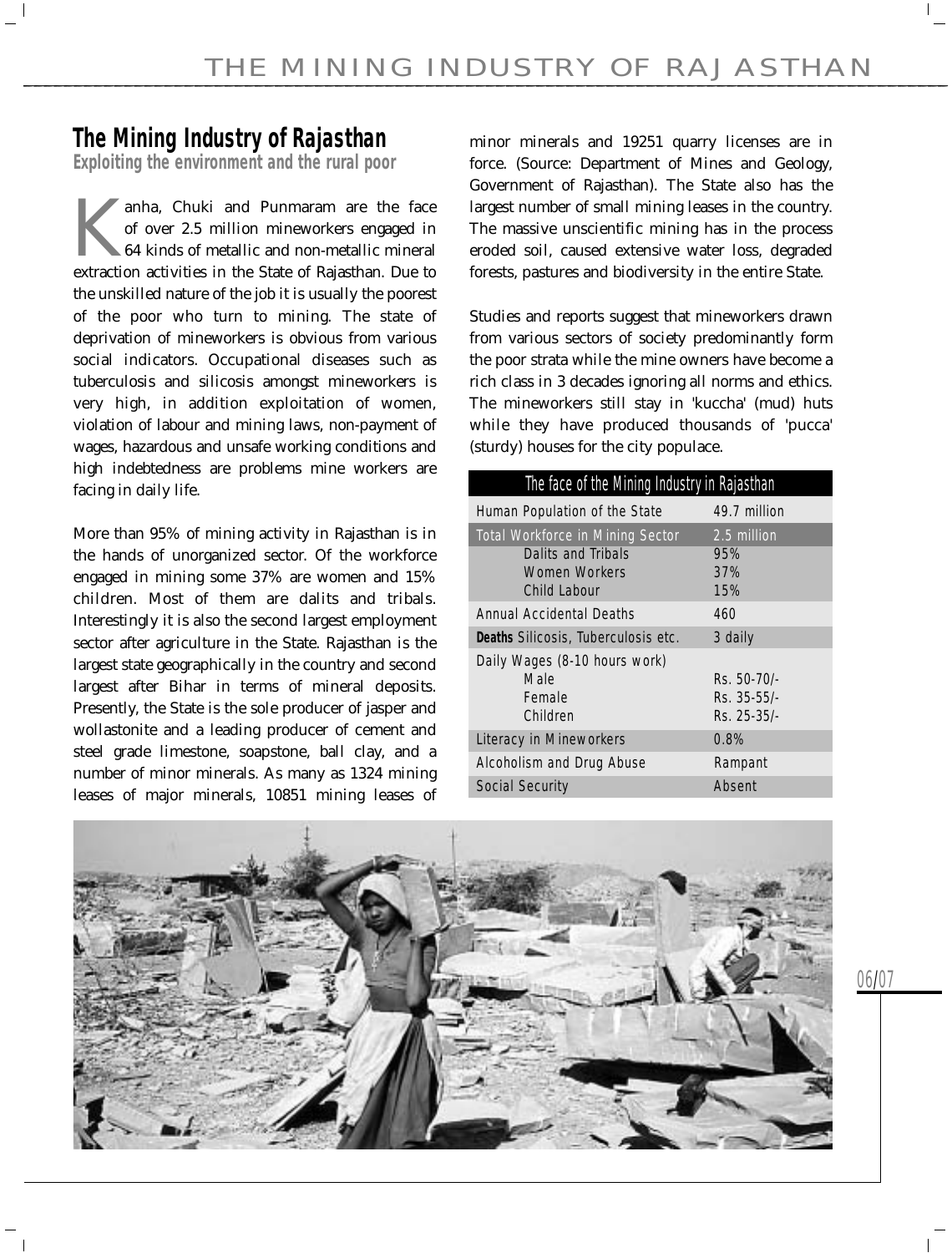### **What the law says**

**And how the laws are violated**

**M** ining is a State subject whereas the labour<br>engaged in mining is a Central Subject. This<br>unaccountable for the enforcement of labour laws in engaged in mining is a Central Subject. This is what makes the mining sector unaccountable for the enforcement of labour laws in the mining industry. Still, the Mines Act of 1952 mandates for provision of water, first aid at the mining site along with clearly defined rules for maintaining a register of persons employed, their health check ups, provision of rest shelters and a weekly day of rest for the mineworkers. As per the law then there are many provisions for the welfare of mine-workers. However, there is poor enforcement of these laws right from the wages given to the workers, lack of any medical check ups and an absence of any identity cards issued to the mine-workers. The mineworkers have to arrange for their own drinking water at the worksite and are responsible for any accident that occurs during work.

Not just the workforce, but the environment too is victimized. No efforts have ever been taken to ensure proper dumping of overburden and slurry. It is the village forest, water catchments and grazing grounds which are essentially community resources which are identified and used for dumping mine wastes. Not a single mine in the history of mining in the state has been restored or rehabilitated. The basic requirement of erecting signboards and boundaries around the mines does not exist in most of the mines. No mine owner keeps any records or evidence of the establishment at the site.

### **And then there was hope**

08/09

**The making of the Mine Labour Protection Campaign**

 $\prod_{\rm Th}$ It was in response to the drudgery and misery of the mine workers that a campaign was launched to address the problems being faced by them. The Mine Labour Protection Campaign (MLPC) came into formal existence in 1994 following deliberations on the mining situation in Rajasthan in a series of workshops and seminars attended by

a large number of environmentalists, lawyers and activists, in Jodhpur. It was felt in these meetings that a counter voice on the mining situation was necessary and that NGOs must initiate a campaign to protect the rights of mineworkers in the context of Rajasthan.

MLPC is not just an NGO: It is a movement for the rights of mineworkers. The aim of MLPC is 'to promote environmental justice through organising the unorganized mine workers in the state of Rajasthan and building their capacities to protect their rights and environment'.

The campaigns mandate is straight and clear. It strives to protect the interests and rights of mineworkers through meaningful dialogue with mine owners, mineworkers and the state to provide them health care, occupational safety and fair wages to workers. The campaign also believes in empowering mineworkers and tries to identify local leaders to fight for their rights.

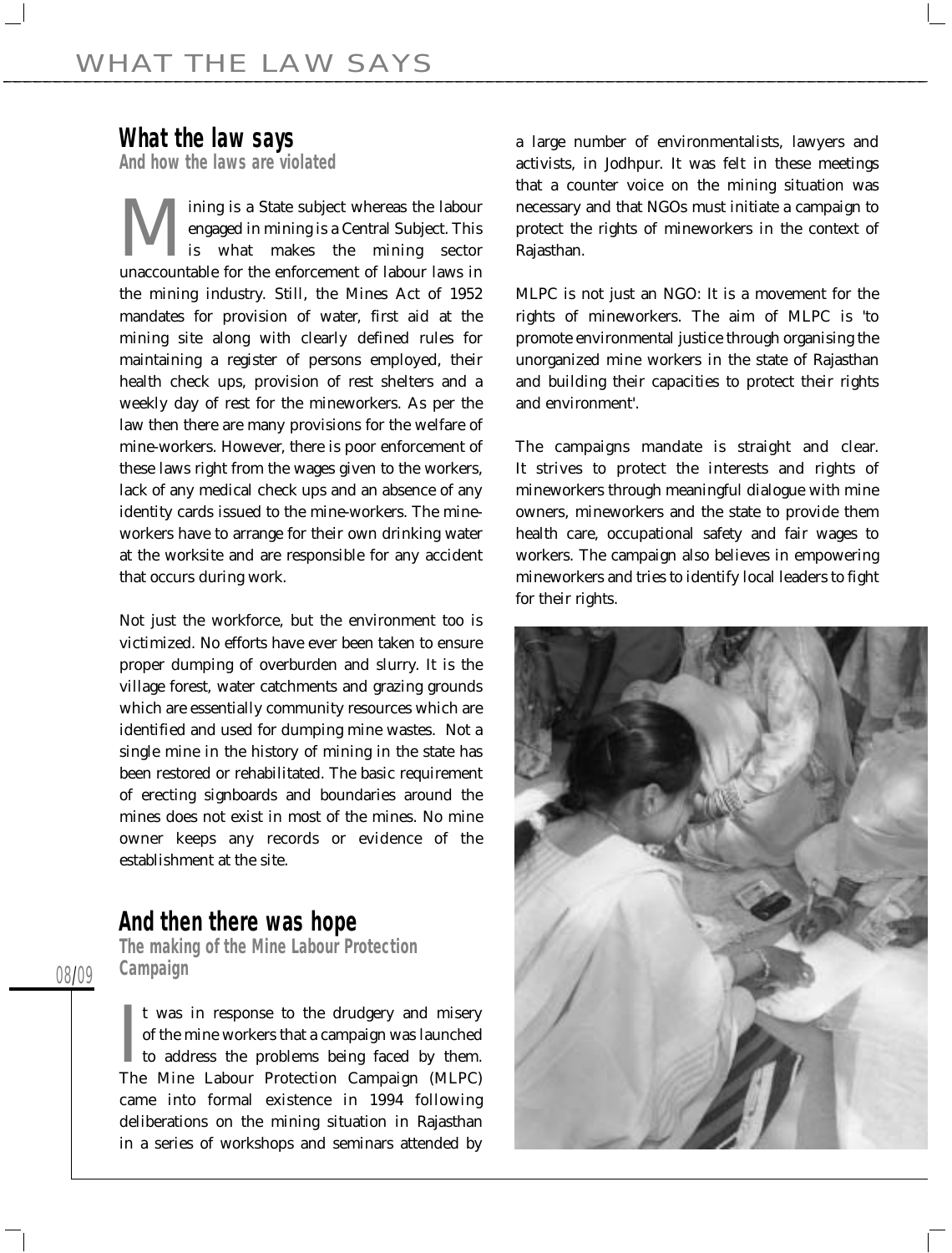#### **About the MLPC TEAM**

MLPC is guided by a steering committee largely comprising of experts from various strata of the civil society with Justice V. R. Krishna Iyer, retired judge of the Supreme Court as patron. The chairperson of the steering committee, Dr. S. M. Mohnot the recipient of the First Vrikshamitra Award and a renowned scientist who is also the Executive Director of The School of Desert Sciences (SDS). The School of Desert Sciences (SDS) was established by an eclectic group of individuals with a deeply shared concern for the people and ecology of Thar Desert. SDS thus functions as the administrative and technical arm for MLPC. A full time Campaign Manager based at Jodhpur administer MLPC. Currently the campaign is administered by Mr. Rana Sengupta who is a social worker by profession and has been managing MLPC for over 5 years.

Today, MLPC is working in ten districts of Rajasthan (Jodhpur, Barmer, Jaisalmer, Udaipur, Dungerpur, Rajsamand, Chittorgarh, Banswara, Nagaur, and Kota)





and one district in Gujarat-Banaskatha to ensure economic stability, rights and dignity due to mineworkers, who constitute a vast majority of the rural poor.

#### **Supporters of MLPC**

The work of MLPC has been supported by many national and international funding agencies. These are the Ford Foundation, Oxfam India Trust, Christian Aid, Heinrich Boll Foundation, Hivos, and United Nations Voluntary Trust Fund for Contemporary forms of Slavery besides the State and Central Governments.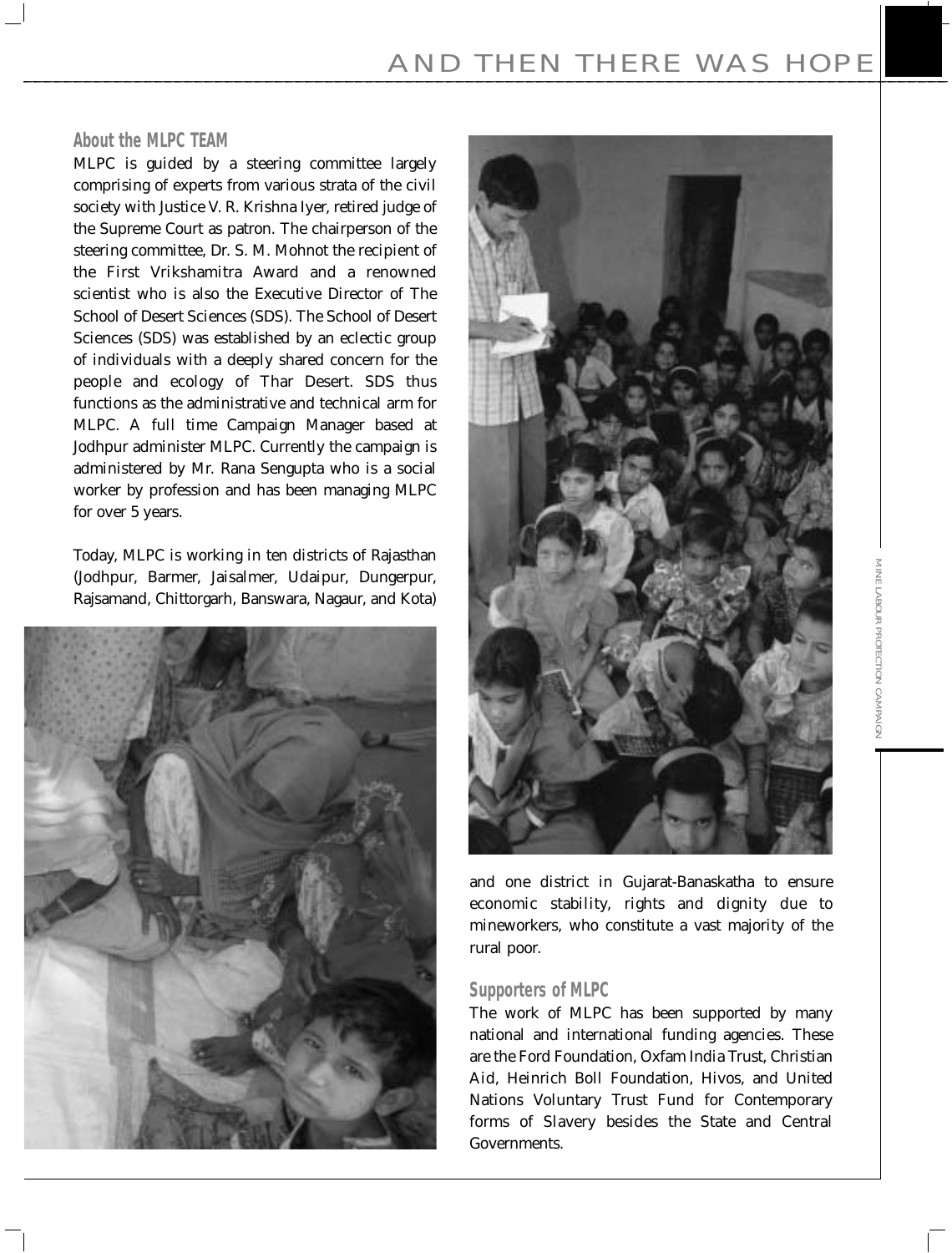### **'To mine or not to mine'**

*O*<br> *school of thought advocates*<br> *imposing a blanket ban on*<br> *the practice of mining while the the issue of mining, one school of thought advocates imposing a blanket ban on other school of thought is driven by*

*the leftist ideology, which talks about increased wages and better condition of mine workers. MLPC advocates for judicious mining without causing damage to the*

*environment and better working conditions of mine workers, which includes better wages, safe working condition and no violation of labour rights.*

 $\vert$ 

### **How MLPC works**

Since the ten years of its existence MLPC has<br>fought battles on several fronts. Several<br>interventions have been initiated in the recent<br>nast to counter the mine workers agonies. The fought battles on several fronts. Several interventions have been initiated in the recent past to counter the mine workers agonies. The formation of workers union and their gradual increase in membership is a testimony to the trust, which the mineworkers have placed in MLPC and the relevance of the interventions. Listed in this section are some of the main areas of work:

**Formation of Unions:**

### **Making mine-owners accountable**

MLPC was perhaps the first to facilitate organizing the unorganized mineworkers in Rajasthan. Currently the various unions have an outreach of approximately 90000 members across 10 districts of Rajasthan and another 750 members in Gujarat. Considering the fact that a large majority of mine workers belongs to the unorganized sector, the role of the unions to safeguard their rights cannot be underestimated. Necessary

training and exposure support is extended to them periodically. These unions operate on membership basis and the role of MLPC is to build their capacities through trainings, exposures and legal assistance. The efforts of organising the mineworkers have helped considerably in the formation of new unions and strengthening old ones. Several unions have been successful in dealing with the issues if mine workers such as timely payment, safety conditions for mine workers, shelter, signboards specifying identity of mine owners, registers of attendance, access to provident fund and proper compensation in accident cases.

#### **Forming cooperatives:**

#### **From 'mine workers to mine-owners'**

In a path breaking shift MLPC worked with the mine workers to enable them to become the owners of the resources that they were mining. With the support from MLPC ten cooperatives of mineworkers were registered with seed capital to help them take up mining leases. These cooperatives have successfully



### **MONTHLY INCOME AND PROFIT OF A COOPERATIVE**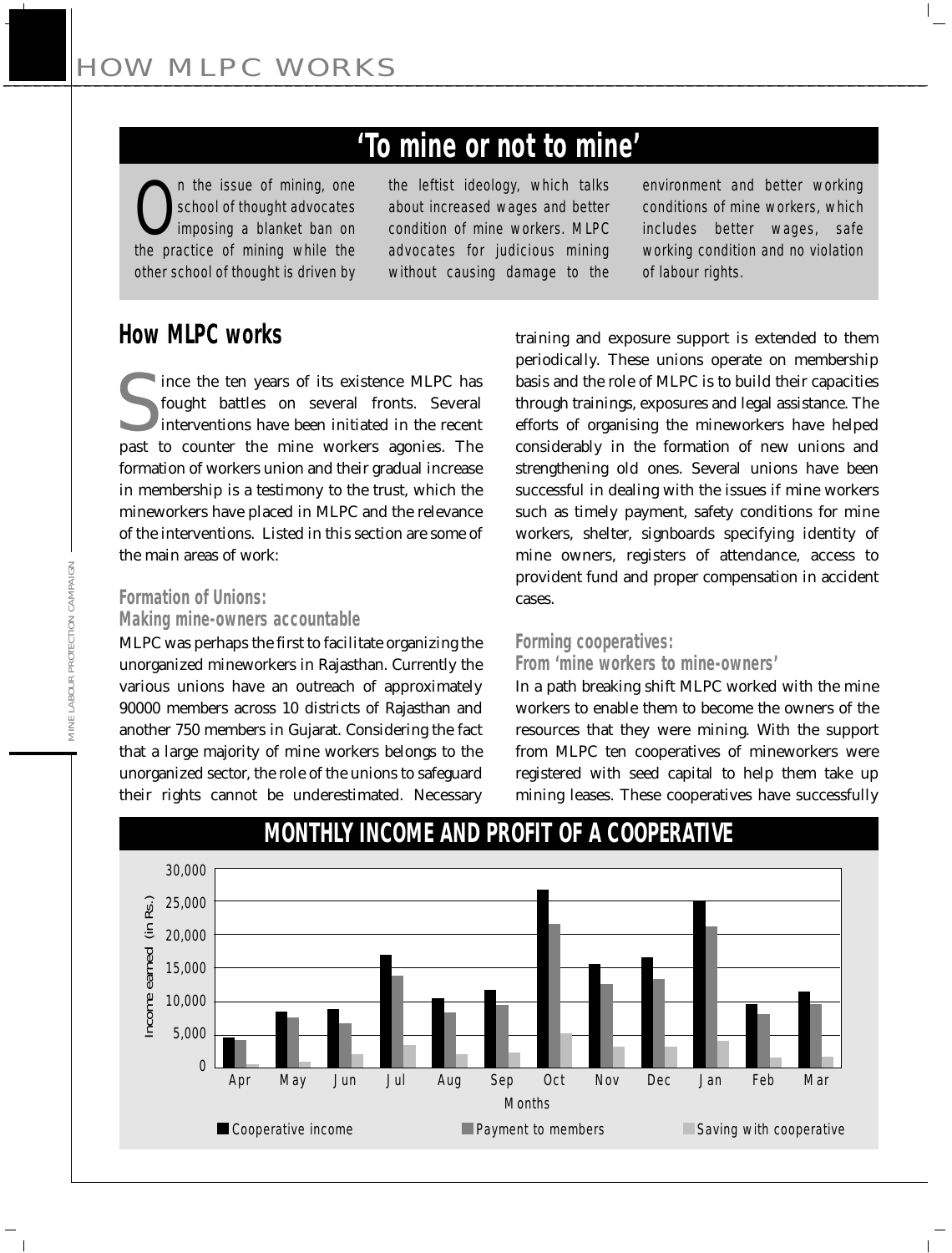

taken up mining leases and have set models of fair trade. The idea of forming a cooperative for mining activity was a new experience for the mineworkers involving a long preparation process. This endeavor has turned out as a good model, which received appreciation from the government and measures are underway to replicate these models in other mining areas in Rajasthan.

The functioning of these cooperatives is different from that of unions. The cooperative is an assemblage of mineworkers that undertake activities as an enterprise to earn profit out of their labour and the profit so earned is equally distributed to cooperative members. MLPC was instrumental in getting the cooperatives registered and they have applied for mining leases. Since acquiring leases to extract minerals the cooperatives have been earning appreciable profits. The mining leases have not only ensured income and good return of the members' labour but created a sense of empowerment and security to halt exploitation in future. For example, after the formation of a cooperative in Udaipur and mining the average earning of each worker has increased from Rs 1700 to Rs 4000 per month. In the process of applying for a lease, the members have come to know about the functioning of various government departments necessary to run a cooperative. Members have developed self-confidence and learnt about their entitlements in a complex enterprise like mining. These success models created in less than three years have received recognition by the government and efforts are on to carry this process further. The cooperatives of mineworkers have not only ensured protection of rights of mineworkers and good economic status but also exposed them to protect the environment by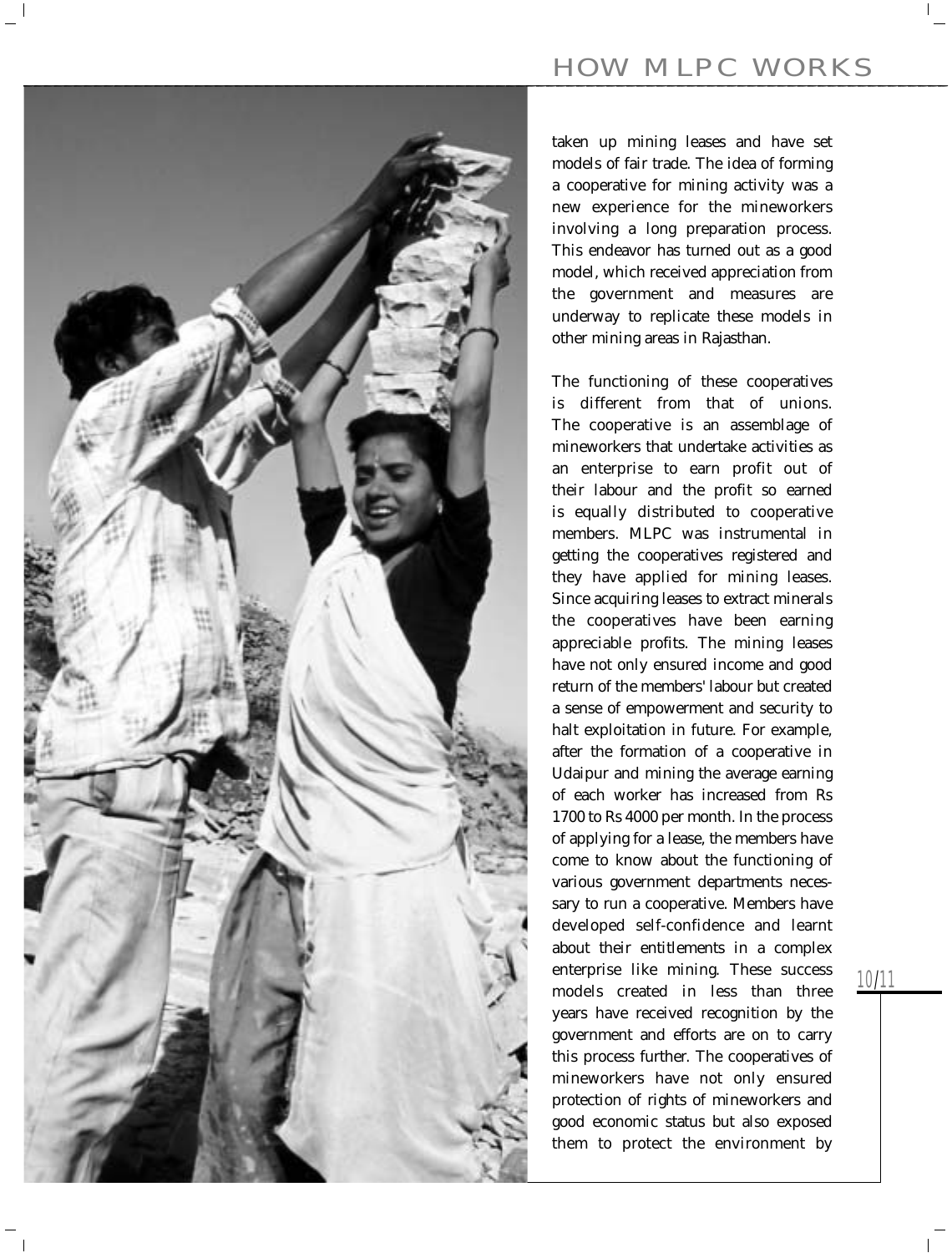### **'Freedom from bondage'**

*Mine workers are born in debt and die with*<br>*that most of the debt is because of*<br>medical expenses incurred for elders in the family *debt. A study conducted by MLPC reveals that most of the debt is because of medical expenses incurred for elders in the family who have spent the prime period of life working in mines and acquired occupational diseases. MLPC through its cooperatives encouraged mine workers trapped in bonded labour to join the cooperative. The founder members ensured repayment of debt to the respective mine owners to free other workers from the trap. One month's food grain was lent to the new members by the cooperative, which helped to free them from the bondage. This experience was a lesson to all the mine workers in that area as the cooperative and villages collectively put pressure to ensure that the mine owners pay fair wages to the workers and not exploit them.*

developing waste disposal strategy, compensatory afforestation and creating awareness to abide by the existing mining rules. So far 14 cooperatives have been initiated in 7 districts. The number of mineworkers reached through the cooperatives are 448 of which the cooperative in Sakroda is the largest with a membership of 242 members. It is perhaps for the first time in the State that a scientific work plan, environment safety plan and such other laws of the State are adhered to by the mineworker's cooperatives in their mining belts.

These model cooperatives have set examples of justice and fair trade benefiting not only its members but have helped raising the wages of workers in other mines and to provide better working conditions. The members of a cooperative are also the residents of the same village from where they mine and thus take measures to ensure proper disposal of wastes. A cursory glance at the member profile of each

| Table 1 : Caste and gender profile of cooperatives set up by MLPC                  |                 |                |                          |              |                                 |                                                                                                        |  |
|------------------------------------------------------------------------------------|-----------------|----------------|--------------------------|--------------|---------------------------------|--------------------------------------------------------------------------------------------------------|--|
| <b>NAME</b>                                                                        | <b>DISTRICT</b> | <b>MEMBER</b>  |                          |              | <b>CATEGORY</b>                 | <b>CASTE</b>                                                                                           |  |
|                                                                                    |                 | M              | F                        | <b>TOTAL</b> |                                 |                                                                                                        |  |
| Neemachmata Adiwasi Mahila.<br>Utpadak Sahkaari Samiti Ltd, Kaloda                 | Udaipur         |                | 50                       | 50           | Schedule<br>Tribe (ST)          | Gameti                                                                                                 |  |
| Adiwasi Karigar Majdoor Avom Shramik<br>Hitkaari Sahkaari Samiti Ltd. Kaloda       | Rajsamand       | 17             | $\overline{\phantom{a}}$ | 17           | <b>ST</b>                       | <b>Bhil</b>                                                                                            |  |
| Khan Shramik Theka Sahkaari Samiti Ltd,<br>Maitali                                 | Dungarpur       | 18             | 3                        | 021          | <b>ST</b>                       | Kharadi, Koted, Katara,<br>Damor & Pargi                                                               |  |
| Jai Ambe Aadivasi Sahakari Samiti Ltd, Udaipur                                     | Udaipur         | 200            | 42                       | 242          | <b>ST</b>                       | Gameti                                                                                                 |  |
| Pathar Khan Theka Sahakari Samiti Ltd.<br>Jethwai, Jaisalmer                       | Jaisalmer       | 17             |                          | 17           | <b>ST</b>                       | <b>Bhil</b>                                                                                            |  |
| Sanfa Khan Theka Sahakari Samiti Ltd.<br>Sanfa, Barmer                             | Barmer          | 21             |                          | 21           | Schedule Caste<br>$(SC)$ & $ST$ | Meghwal and<br><b>Bhil</b>                                                                             |  |
| Gypsum Khan Sharmik Theka Sahakari<br>Samiti Ltd, Dunda, Barmer                    | <b>Barmer</b>   | 21             |                          | 21           | <b>ST</b>                       | <b>Bhil</b>                                                                                            |  |
| Ramdev Pathar Khan Mazdoor Theka<br>Sahakari Samiti Ltd, Kharantiya (Juna), Barmer | Barmer          | 21             |                          | 21           | SC and ST                       | Meghwal<br>and Bhil                                                                                    |  |
| Khan Shramik Theka Sahakari Samiti Ltd,<br>Lavaran, Jodhpur                        | Jodhpur         | 17             |                          | 17           | SC                              | Meghwal                                                                                                |  |
| Dr. Bhimrao Ambedkar Khanan Sahakari<br>Shramik Theka Samiti Ltd, Jodhpur          | Jodhpur         | 21             |                          | 21           | SC                              | Meghwal                                                                                                |  |
| Kuship Pathar Khan Mazdoor Sahkari<br>Samiti Ltd, Sivana                           | <b>Barmer</b>   | 20             | ٠                        | 20           | SC and ST                       | Meghwal and Bheel                                                                                      |  |
| Khan Shramik Theka Sahkari Samiti Ltd, Damri                                       | Dungerpur       | $\overline{7}$ | 9                        | 16           | <b>ST</b>                       | Meena                                                                                                  |  |
| Bagad Khan Shramik Theka Sahkari<br>Samiti Ltd. Paldeval                           | Dungerpur       | 9              | 16                       | 27           | <b>ST</b>                       | Meena                                                                                                  |  |
| The Rajasthan Shramik Theka Bahudeshyay<br>Sahkari Samiti Ltd. Chavni              | Kota            | 25             | $\overline{2}$           | 27           | SC, ST and<br>General           | Bheel, Meghwal, Khatik,<br>Yadav, Regar, Kohli,<br>Harijan, Kahar, Balai,<br><b>Banjara and Muslim</b> |  |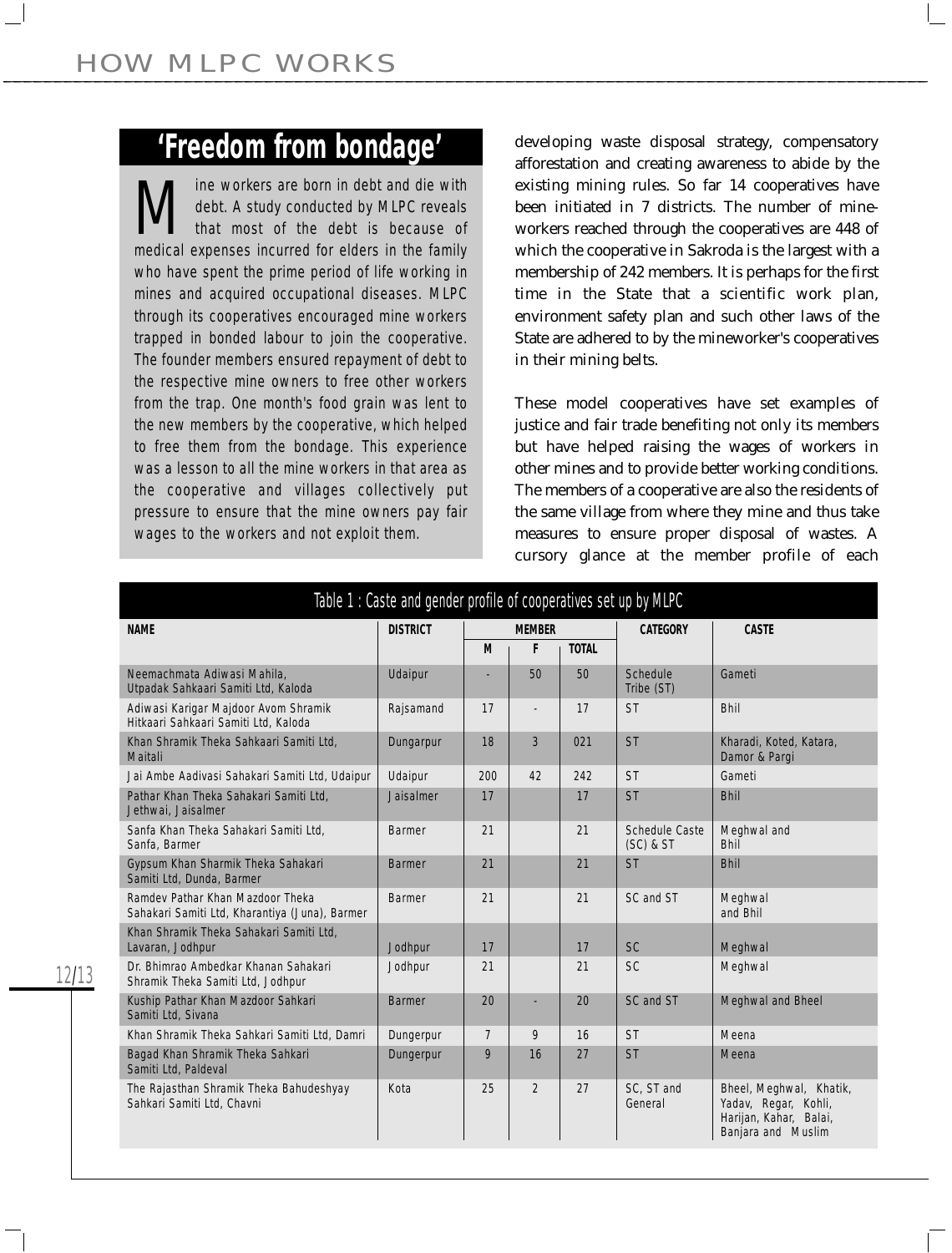HOW MLPC WORKS

cooperative indicates that MLPC is working with the most backward communities of the state: the scheduled castes and the scheduled tribes and many cooperatives have women as members.

### **Influencing government policy through research**

The pathetic condition of the unorganized mineworkers in the State of Rajasthan has been brought to notice of the government and public through extensive research work and documentary films. MLPC has undertaken research work on different facets of mines and mineworkers<sup>1</sup> which also resulted in the Jodhpur Declaration in 1993 which has over the years served as a guiding document on the tasks to be undertaken to address the problems of mineworkers.

Some of the research undertaken by MLPC are:

- 1.Mining in Rajasthan
- 2.Mining and its Impact on Livelihood of People
- 3.Marble Mining in Makrana
- 4.Mine Workers in Rajasthan-Victims of Environmental Injustice.
- 5.Social and Environmental Aspects of Quarrying and Processing of Natural Stone in Rajasthan.
- 6.Bonded Labour in Small Scale Mining

In addition MLPC has also commissioned two documentary films:

- 1.'Plight of Sandstone Quarry Workers in Jodhpur' and
- 2.'Shadow of Taj'.

1. JODHPUR DECLARATION For deliverance of hundreds and thousands and more Indian humans from dust related health hazards and other community dangers including environmental degradation. Few action plans are:

(i) To undertake deliberations with mine owners for ensuring beginning of some kind of ownership to mine workers by evolving some strategy and forming cooperatives.

(ii) To help the mining workers to form unions and this action committee will work as a catalyst to help them in such a way that these mining workers can emerge out as self sufficient unions in near future.

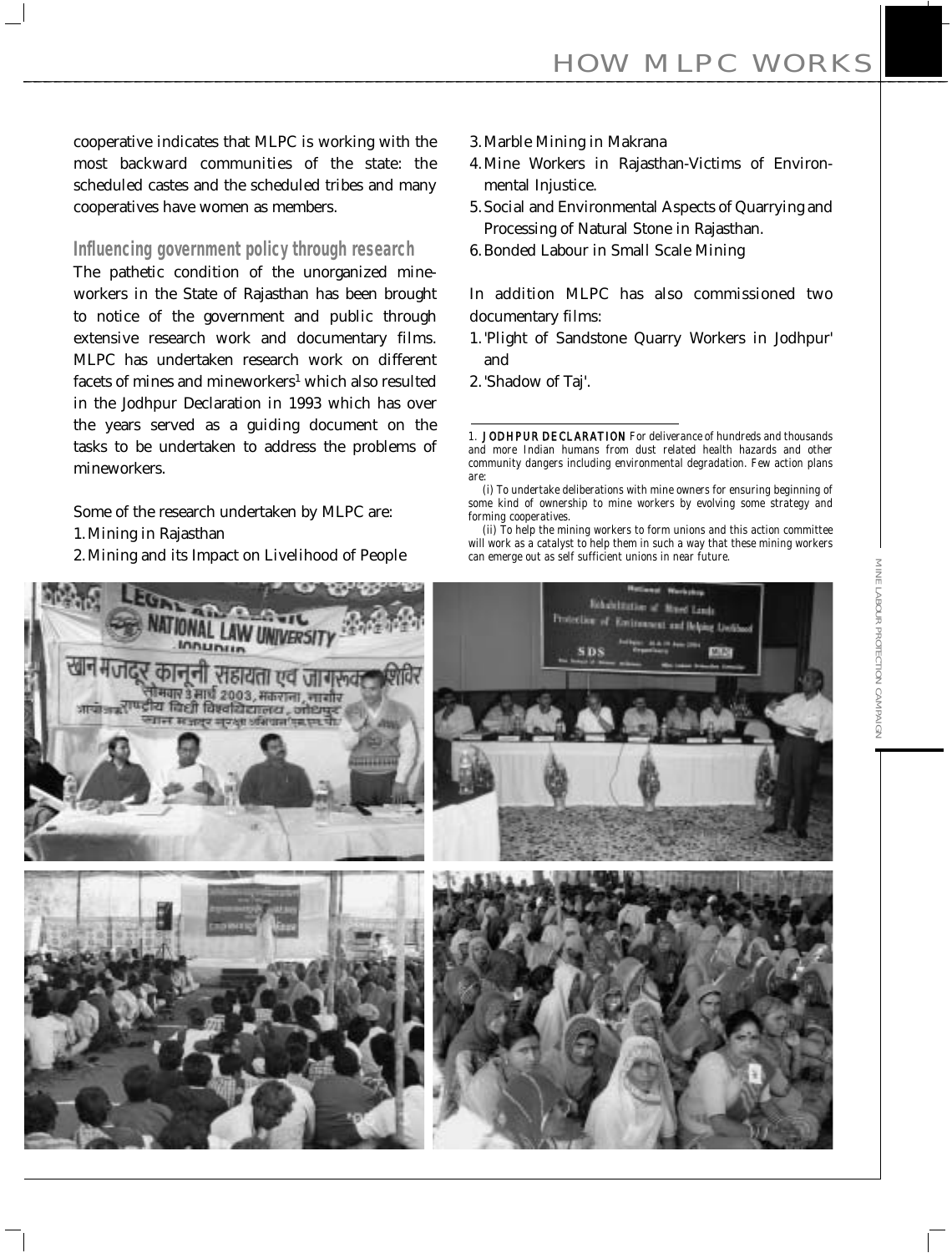MLPC in collaboration with the National Law University is currently drafting a position paper on mining in the Aravalli hills to be submitted to the Supreme Court of India. Study on agriculture landholding, extent of livelihood dependence on mining and agriculture by marginalized mineworkers was also initiated.

To address the issue of unscientific and unauthorized mining and degraded ecosystems in and around mine belts MLPC was instrumental in organizing a National Workshop on the 'Rehabilitation of Mined Lands: Protection of Environmental and Helping Livelihood". This workshop shared mines and mine workers concerns, how to initiate dialogue for rehabilitation of mined lands to restore environment and to explore alternative livelihoods by making use of these lands. This workshop was organized in Jodhpur during June 2004 in which the State's Cabinet Minister for Mines and Environment, State Mines Secretary, Members of Parliament and legislative assembly participated. Engineers, technocrats and scientists from the Indian Bureau of Mines, Indian School of Mines, State Mines Department, Geological Survey of India and Space Department besides representatives of corporate and private mines participated. The workshop formulated recommendations for policy changes to rehabilitate mined lands, provide livelihood support to rural poor and to restore environment.

To make people aware about the mining industry and put pressure on the State for necessary action MLPC has developed a 'District Level Mining Information Cell' (DLMIC), which has been set up at Jaisalmer district of Rajasthan. This cell is working as a mine watch window, which looks for fact finding, and also undertakes research on various aspects of mining. The information gathered from different sources and group of people as well stakeholders has been analysed appropriately for policy formulation, awareness building and advocacy. Through DLMIC comparative studies have been made to identify gaps on information on mining as per the government records and ground information.

For example as per government policy, backward

communities are encouraged to take up mining leases of minor minerals because the mining process is labour intensive and involves nominal investment. The DLMIC carried out a fact-finding study to know whether the backward communities were benefiting from such a policy! It was found that most of the mines were in the names of scheduled castes and scheduled tribes (SC/ST) but were operated by rich people from higher strata of the community. The SC/ST people instead were working as bonded labour in the mines owned by them, while the profits were being reaped by the rich! When this information was brought to the notice of the Mining Department and the mine workers it helped to reflect the real ground situation and also generated awareness with the community on how they were being exploited for decades.

#### **Empowering women through self-help groups**

The need for targeting women in the mining industry is immense. Women are quite articulate beneath the surface of traditional roles they play within their families. They are also the most vulnerable as work on their lands keeps them occupied only for five months and in case of a drought even less so. It is these women who turn to mining to supplement the

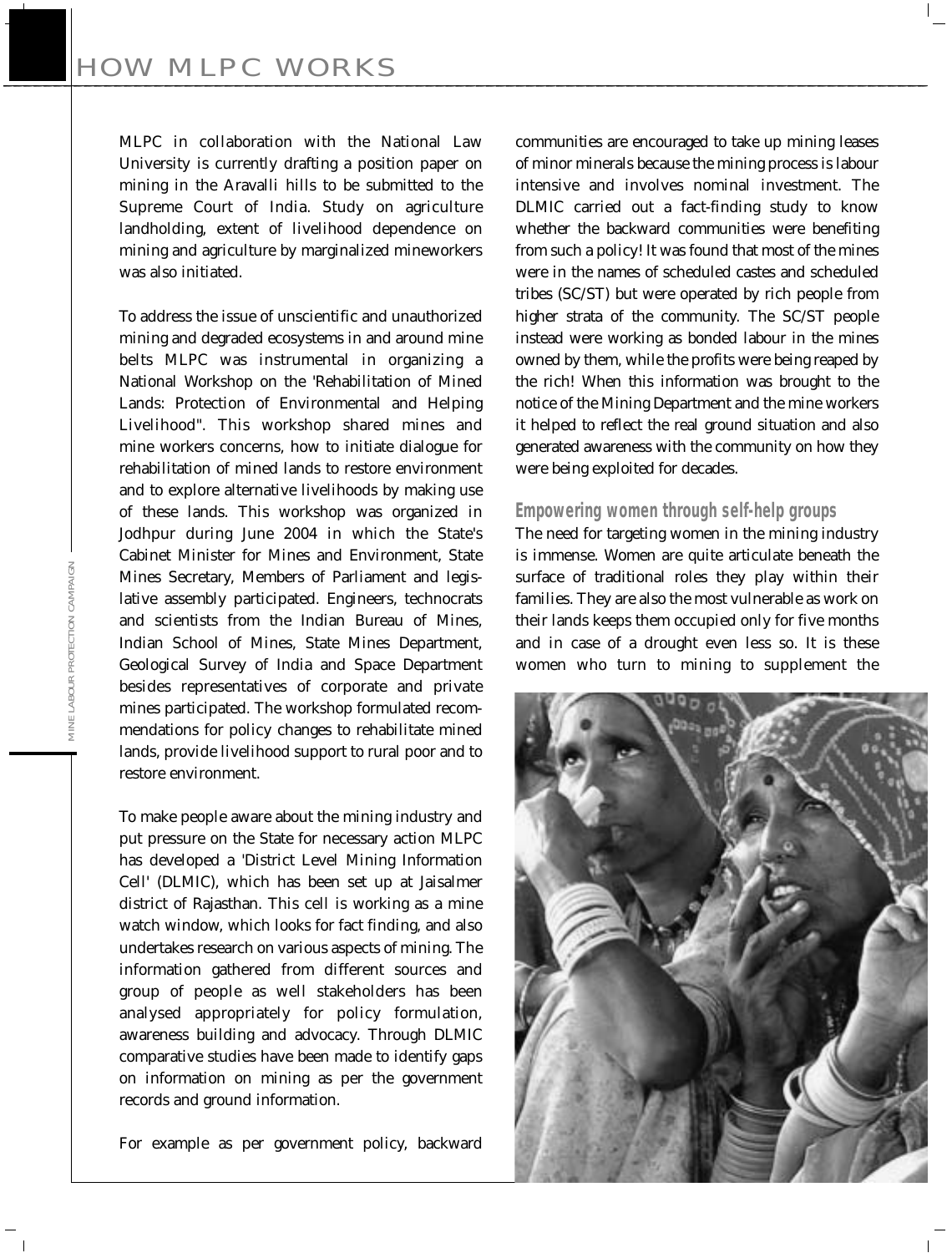### HOW MLPC WORKS

household income, which then makes then vulnerable to exploitation by the mining contractors.

MLPC has also organized women mineworkers into self-help groups (SHGs) and encouraged their participation in the cooperatives. The SHG is essentially a group of women to ensure protection of their rights, participate in decision making of the cooperatives and lend credits for income generation activities. The main strategy revolves around the promotion of SHGs to involve women in a dialogue process. Altogether 20 SHGs in 7 districts have been established reaching out to about 342 members. Attempts have also been made to focus on the wives of cooperative members so that the money raised could be invested in some income generation programme as well ensure fair returns from mining for community development.

One women's SHG at village Lavaran in Jodhpur district has taken initiative to reduce their dependence on mining by contributing seed capital for purchase of livestock. Two other SHG's at Jaisalmer and Barmer are now saving for investing in grain banks and fodder banks in their villages to





secure themselves against the frequent droughts. This is also in tune with MLPC's policy of encouraging the people who turn to mining in times of hardship to return back to their traditional livelihoods.

### **Catch them young: Addressing child labour through schools**

In absence of elderly members in the family who can take care of the children it is observed that the child starts accompanying the parents to the mines. Slowly the child is engaged in some activities at the mining site such as clearing debris or waste. When the contribution of the child is understood he or she gets employed by the mine owners or contractors for a small income, which ensures that they will continue to do mining work at an age when they should be at school.

MLPC started special schools to address the problem of child labour in the mining areas. These schools were supported by a project of the Ministry of Labour, Government of India. The objective of the school was to provide elementary education to those children who went to the mines as they had no one to take care of them in absence of their parents as well as attempt to make the community aware about the offence of involving children in work. In three years over a 100 children have directly benefited through this programme and been linked with mainstream schools of the State. Awareness campaigns were organized to identify child labour in mining areas and to link them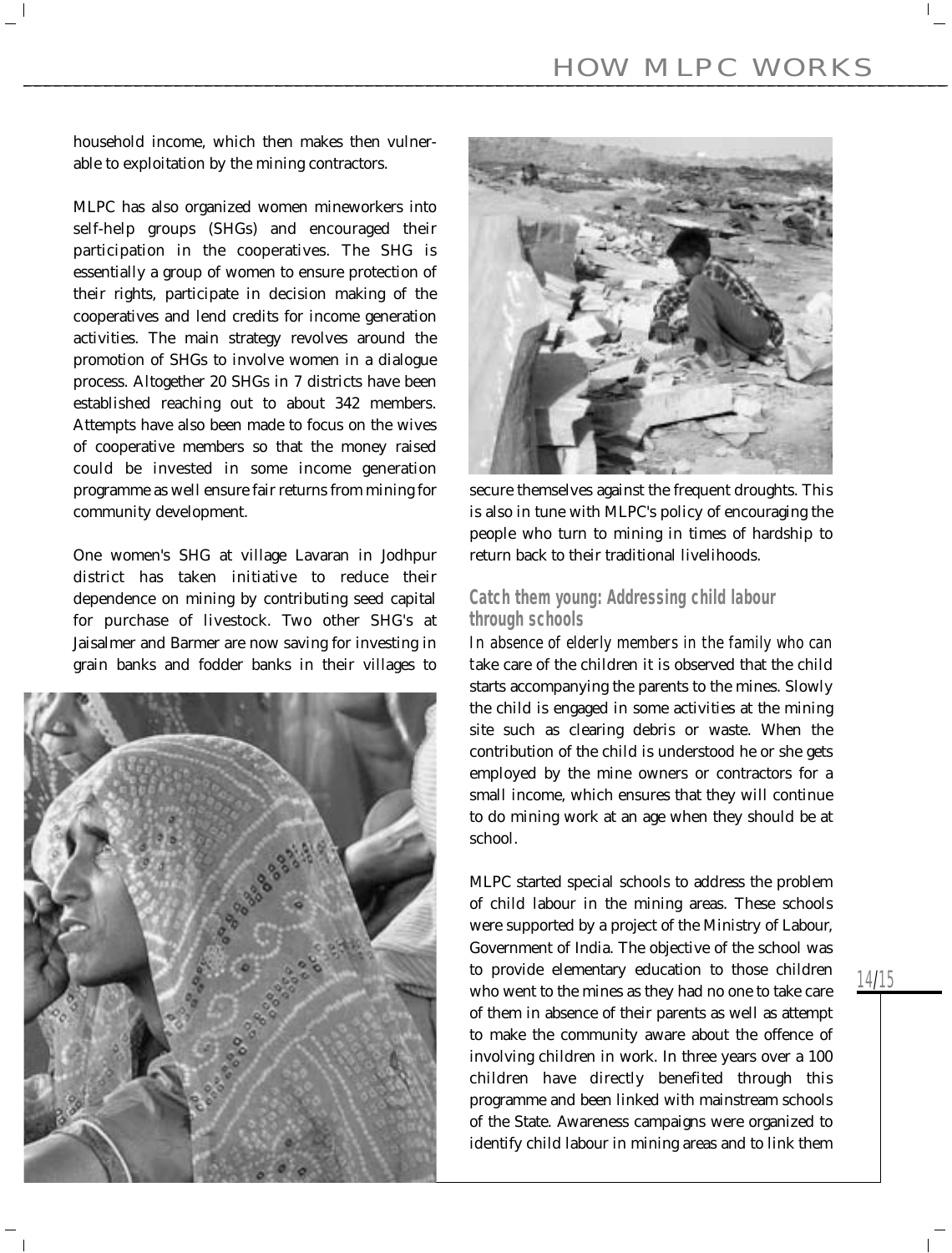### HOW MLPC WORKS

### **Shyam's story**

*My name is Shyam and I am Kishnaram Bhil died six 12 years old. My father, years ago when I was just 6 years old. He used to work in mines in Gopalsagar, a small village near Ajmer. He was the only earning member in the family. Death of my father was a big shock for my mother and our family. My mother started working in nearby mines, though she did not like working in mines but there was no other means to feed the whole family. She was paid only Rs. 25-30 for the whole day of hard labour. This hard earned*



with nearby schools. The children are also trained for vocational skill development. The cooperatives, which have been set up by MLPC, have taken steps to ensure that no mine in their village engages child labour.

**Panchayat control over their minerals through tax**

Mine owners are not generally from the village and therefore do not have concerns for environment being damaged in that area due to mining and it is the local residents of the village who suffer the consequences. The villagers get nothing more than employment from the mining activities in their village. Often the mine owners have even started employing labour from distant places and have also replaced them by machines. In such cases the villagers have no stake in mining and their resources are plundered. In several villages MLPC has initiated the process with the village panchayat to ensure justice to residents of that village who work as mine workers and also to check unauthorized and illegal mining. Villages where MLPC supported cooperative exists, have taken a decision to impose a fee on mineral extraction so that the panchayat can generate revenue from mining. This revenue would be used for the welfare and development of the specific village from where the mineral is

extracted. These Panchayats are also developing their village environment management plan so that mining activities do not damage their natural resource and livelihood support systems. The Panchayat would have to share the decision with the State Government and then finally impose a small fee or a tax. This is an innovative measure that MLPC has begun work on to ensure that the Panchayats act as watchdogs and have greater control over the use of minerals found in their area.

#### **Change through awareness camps and advocacy**

MLPC regularly organize health camps in all its field areas for mine workers. These camps are organized in collaboration with the local primary health centre and intended to build awareness on health issues among mine workers as well invite attention of the Health Department to the needs of the mine workers who are exposed to hazardous working conditions. Over 600 mine workers are benefited in each camp, some are provided with referral assistance to government hospitals. The health camps are supported by the campaign but organized by the local cooperative or labour union. Pictorial banners and charts on health issues are displayed besides distributing leaflets on health safety.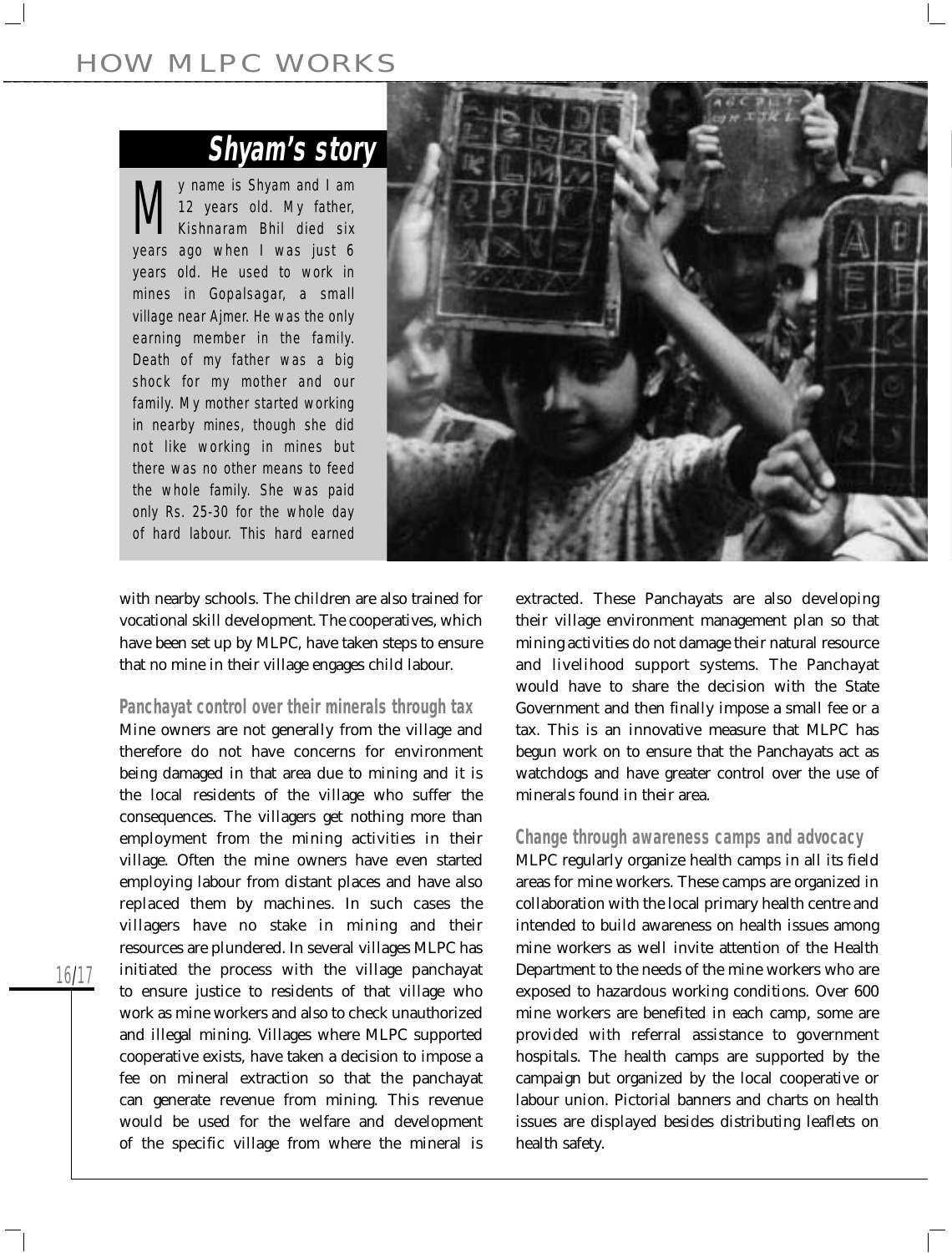

### **A mine worker and now a student**

*money was not enough to fill the empty stomachs of five children. This made her to carry my elder brother and sister to mines. The whole day we had to sit in sun, which was very painful for our younger sister who was only few months old at that time. Time passed in this way and soon my younger brother, Manohar and I started working in mines. We used to remove debris, break pieces of stones into pebbles and load them in tractor for which we got Rs. 10-20 per day.* 

*But, when the Special Child Labour*

*School opened, we got ourselves registered in the school with the help of encouragement of the school staff. We have started coming to school regularly. Different activities like games, recitation, dances, etc help us in building our confidence. Above all, the stipend that we get from school will help us to continue our studies after completing our primary education from this school. If there had been no such school, it would never be possible for children like us to learn, and we would have been pushed into the most repulsive activity that is mining.*

Grievance camps are organized in collaboration with Labour and Mines Departments in presence of the State government representative. The grievances camps provide an interface of the mine workers with the government representatives and also help in influencing government policy. The grievance camps facilitate reconciliation processes so that the disputes are sorted out at the local level in presence of the representatives of the State. MLPC have organized over 40 grievance camps in the last 2 years and helped mine workers to place their difficulties and problems and helped to ensure justice to them. These camps have also helped to generate awareness among the mineworkers to ensure proof of employment and identity so that evidence of engagement with the employer is proved. In most cases the mine owner refuses to identify the mineworker and denies any relationship. This is common and leads to delay in justice. The concerned departments have taken necessary action to ensure that records of identity and employment are kept at all worksite. The unions have also been authorized to issue identity cards to its members so that the mine worker can prove his/her identity. Several compensation cases of non-payment of wages have been resolved through these camps. Legal aid camps in association with the National Law

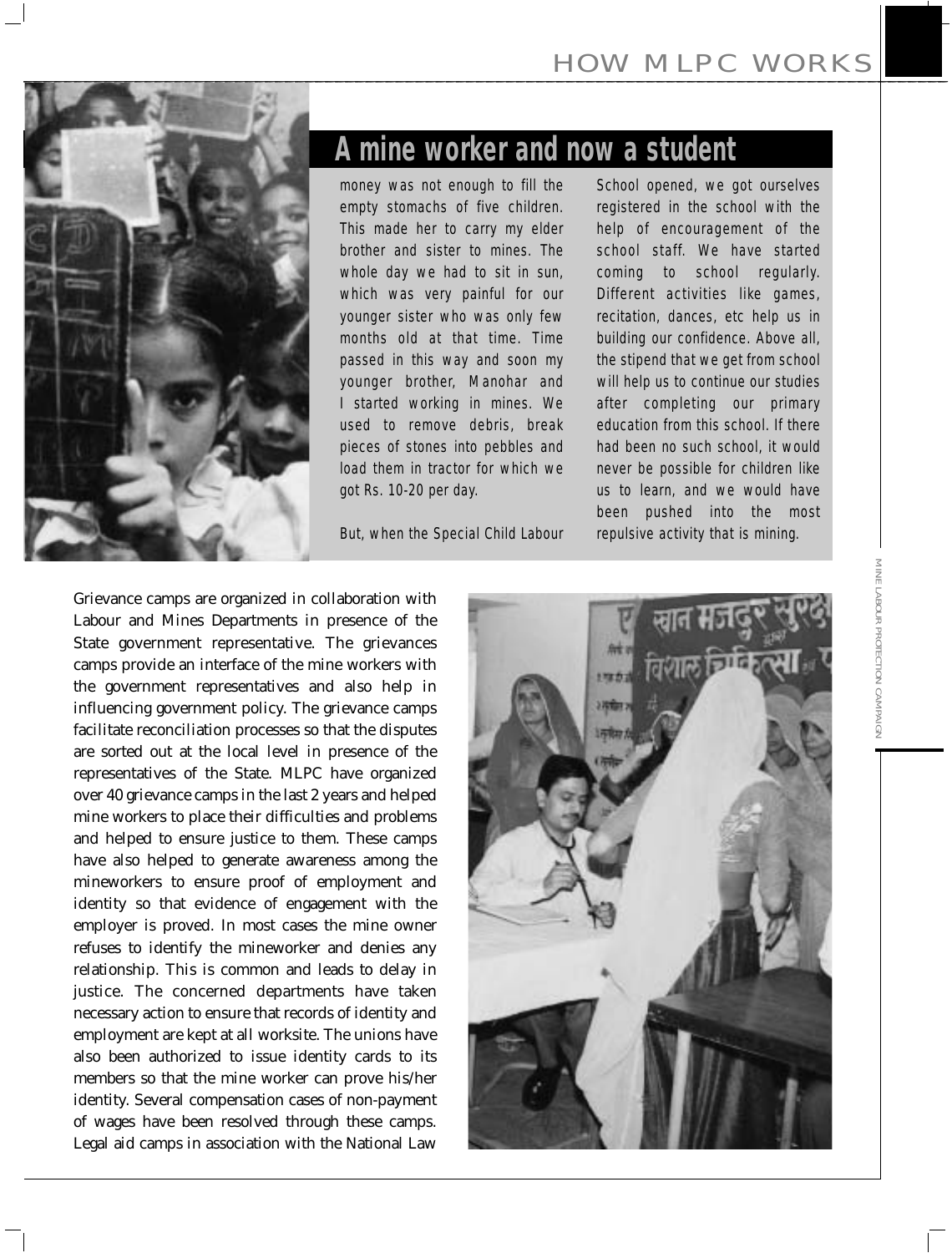University are another tool for making the mine workers aware. The average participants of these camps vary from 75 to 125 mine workers. Through these camps the mine workers are told about the laws which exist for protecting their rights and environmental protection of the mined lands. Awareness materials on mine workers rights and laws concerned are distributed through these camps. These camps generally encounter cases of retrenchment, non-payment of wages and compensation for accidents. The major barrier faced by the lawyers to resolve these cases are absence of proof of identity of mine workers and their relation with the employer.

Public Hearings are another important tool for mobilizing opinion on a particular issue. Several public hearings have been organized by MLPC. For instance in 2002 a hearing was held in Haldighati in Udaipur, Rajasthan, in which more than a thousand mine workers participated. After this public hearing the mine workers of Kaloda area were given some increment in labour wages and several of the other conditions put forward were also implemented such as installation of notice boards at mining sites, regular health check-ups, and provision of drinking water facility at the mines. The event also provided the inspiration for the labour to organize themselves into a union. In another Public Hearing organized in Ghata-Gajghat in Rajsamand district of Rajasthan over 1500 mine workers attended the hearing along with the State Labour welfare officers. A number of accident cases had been reported from this area but had not been resolved. The hearing made the mine workers aware of the state agencies they could turn to for help. As a result of these public hearings the mineworkers develop the confidence of interacting with the government departments and authorities. Better wages were provided and signboards were put up at mine sites. Few mine owners also started maintaining records of the workers and opened provident fund accounts.

### **Battles fought and won**

I n this section we highlight some of the visible results that MLPC has been able to achieve in the last decade.

### **Working with women in**

*Kaloda in Udaipur is a unique area where. MLPC*<br>*found that over 80% of the village women are*<br>*either from scheduled castes or scheduled tribe Kaloda in Udaipur is a unique area where. MLPC found that over 80% of the village women are working in mines. These women workers are communities. MLPC has formed two self-help groups (SHGs) with the women here. These SHG's are essentially saving groups and have saved over Rs 10,000 since their formation. The SHG's also have saving account with the local bank in that area and have extended loan*

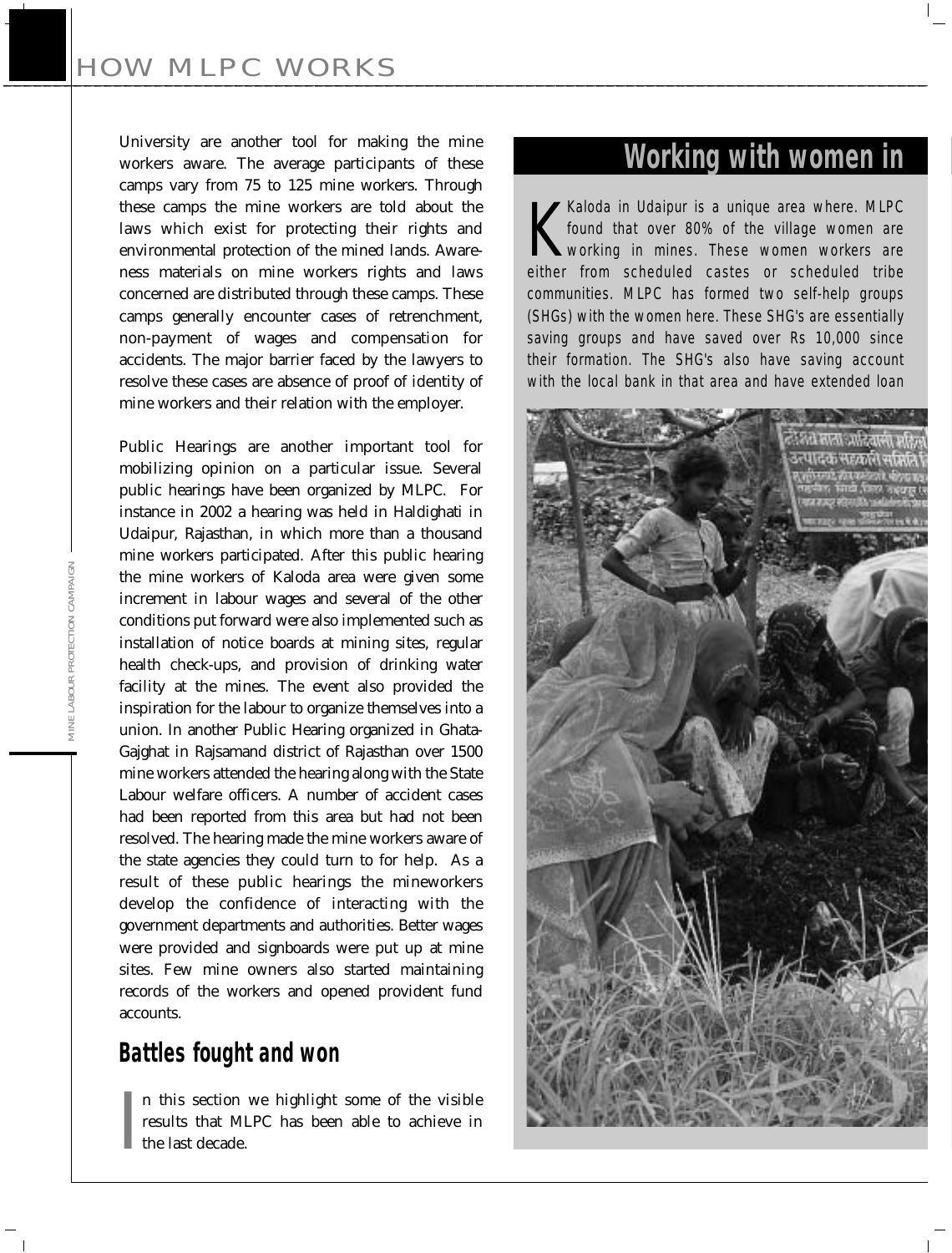### **alternatives to mining, in Kaloda, Udaipur**

*up to Rs. 3000 to its members, which is to be repaid in time without default. In 2004 these two SHGs registered themselves as a cooperative. The cooperative members decided to look for alternative livelihood opportunities to mining and have initiated the process of producing worm compost to enhance the productivity of their agriculture land and exploring possibility farming of medicinal plants after monsoon. At present they have secured some*  land from the panchayat for developing compost beds. This cooperative has helped its members to get employment at the watershed and forest *project work.*



### *ECO-TOURISM*

women *habri Aashram, a dream and blessing for the cooperative members of women mineworkers of Kaloda, is a novel enterprise to avoid going to mines as mine labour. The main objective of establishing Shabri Aashram is to raise the economic status of cooperative members of women mineworkers and other tribal women of the area. The Aashram will serve as a window and as an eco-tourism center to collect and disseminate information on tribal culture and their way of living and being and also as a shelter place for the visitors and a place to exhibit and sell the products made by the members of cooperative. The cooperative aims at linking the mineworkers with rehabilitation of mined land and assuring active participation of tribal women in environmental protection of the area. It also assures education and heath facilities for mineworkers' children. The centre aims at providing training for alternative livelihood to women mineworkers so as to make them self-reliant and selfsufficient by encouraging customary assistance and conventional empathy among members.*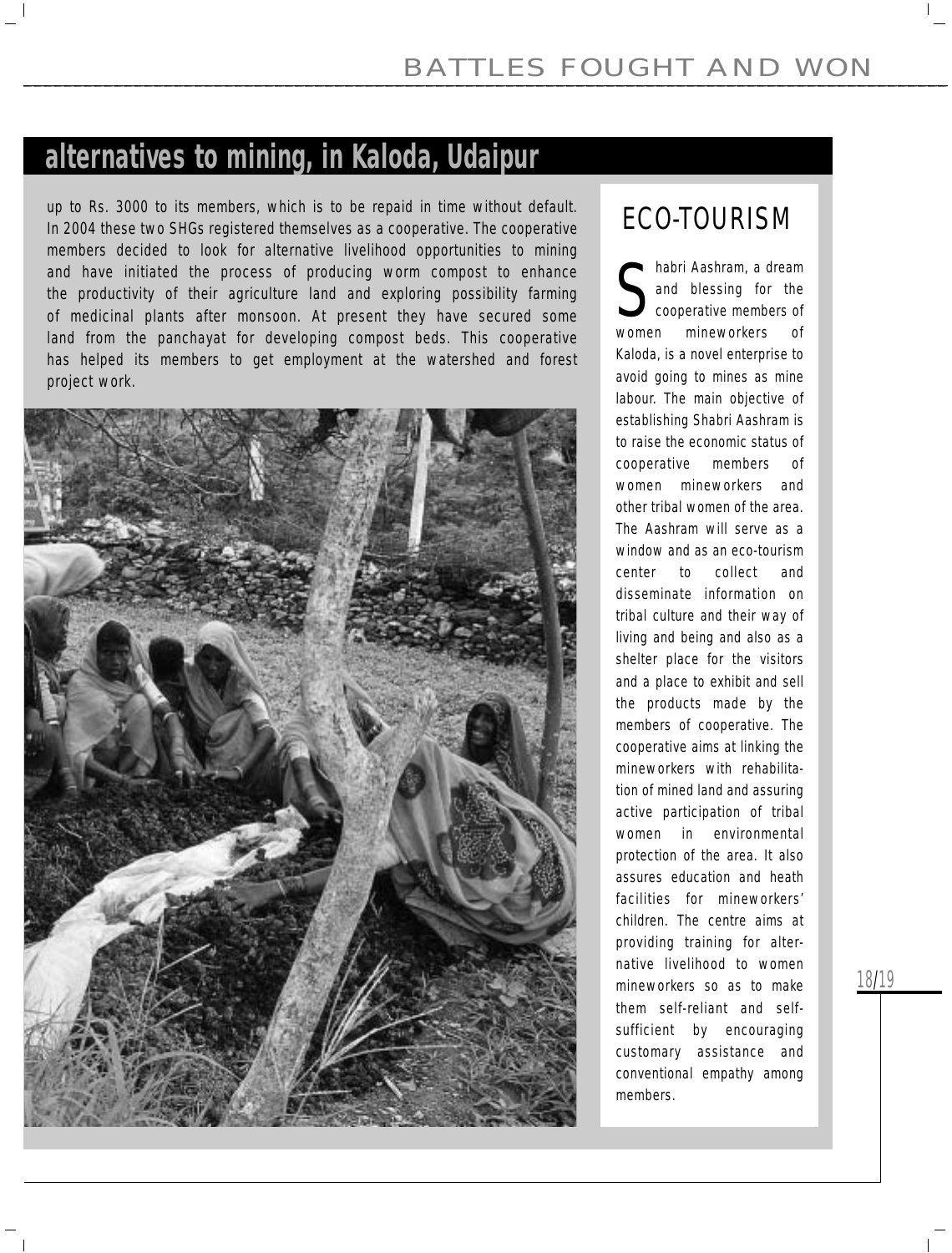### **The road to self reliance: the dynamic leaders of Sanfagaon**

**S** *Barmer district of Rajasthan.*<br> *Since 1970; the stone that was anfa gaon is located in Barmer district of Rajasthan. Mining was started in Sanfa mined was "masonry stone". At that time, the stone was used within the Gram Panchayat for the construction of temples, dams and other structures. In 1985, 40-50 workers joined to work in the mine at Rs.50/per 100 khande (stone bricks), which was then sent to the nearby towns.*

*For MLPC the journey started with the tough task of motivating mineworkers in this village to join hands and form co-operatives. What worked in Sanfa was the presence of two dynamic leaders Joga Ram and Nathuram who were able to mobilize the rest of*

*the mineworkers. Moreover, the method adopted was through meetings with people at their work places. In these meetings the advantages of co-operative formation was explained. Finally, a group of 21 members came forward for the formation of cooperative. In 2002, three day training was conducted with help of MLPC and the 'Central Board for Workers Education' for the members. A meaningful orientation was given regarding the functioning of co-operative. With this enlightenment, the members became enthusiastic for forming a cooperative. With the legal and financial support from MLPC, the "Sanfa Khan Majdoor Theka Sahkari Samiti "applied for registration.*

*The next step was applying for a mining lease. The co-operative chose an area close to their village. On 20th December 2002, an application was submitted for lease. After a long wait in 2003, the lease was sanctioned. The day proved to be a landmark for the members as since then they have been earning considerable profits.*

*The success story of "Sanfa Khan Majdoor Theka Sahkari Samiti "ends with the golden words of Nathu Ram*

*We are the richest person, as we are working in free atmosphere without any compulsion and exploitation. Above all, we are working in our own mine.*

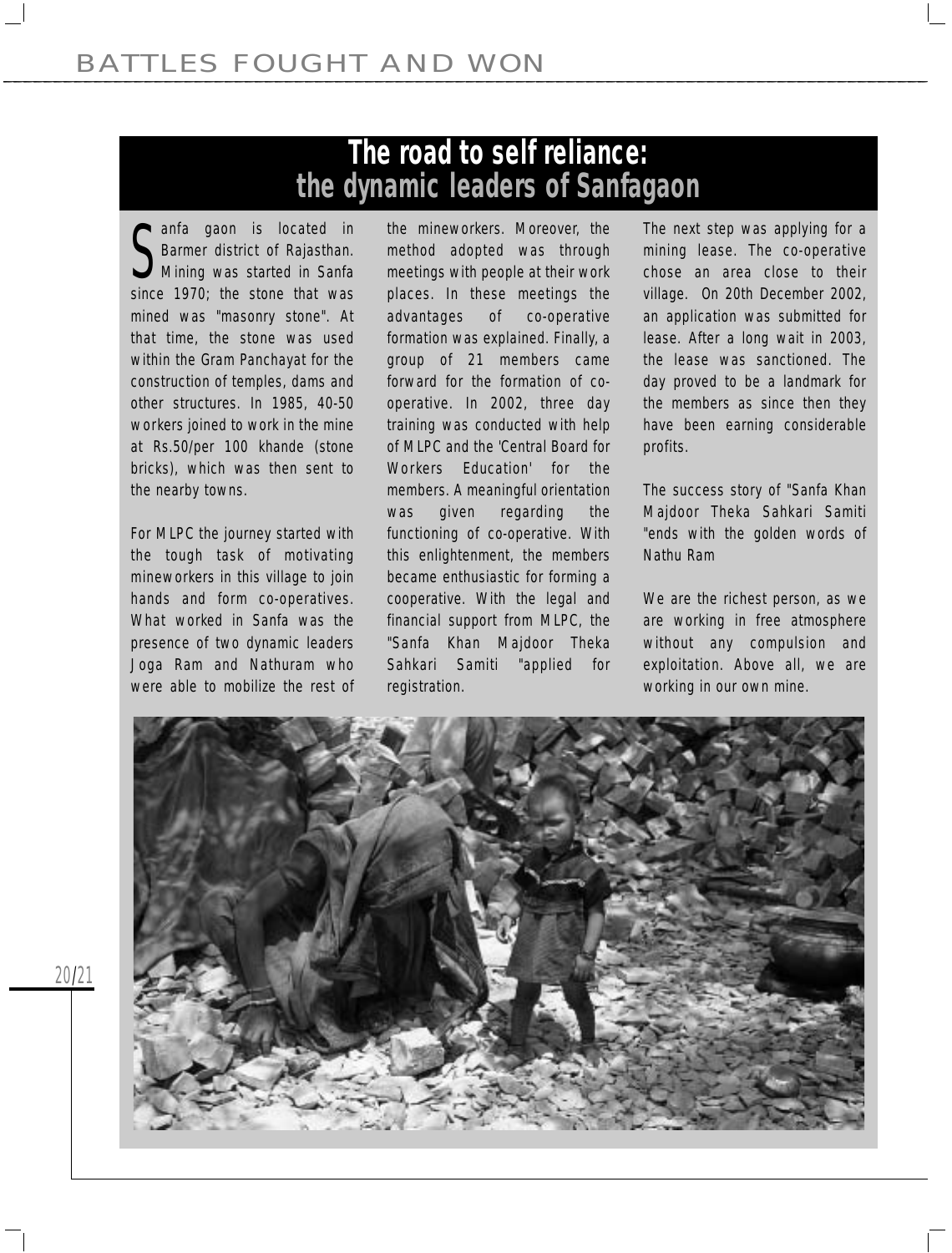

*J ethwai is a small village in Baramsar Panchayat Samiti of Jaisalmer district in Rajasthan. Situated 25 kilometres north of Jaisalmer city this village has become world famous for its beautiful 'yellow marble' which is not marble but fine quality sandstone, and is in great demand. The magnificent Sonar Kila in Jaisalmer is in fact made of the same stone. Jethwaigaon is predominated by families from the Bhil community. Bhils were traditionally the hunter community. With their skill in hunting the community had good relations with the landed caste such as the Rajas and Thakurs. They soon became their trusted servants and their bodyguards. As alimony, they received small land holdings to*

*farm on, for subsistence. Even after independence of the country, due to their meagre landholdings the Bhils are today quite marginalized. Quality stone with market value prompted the rich and resourceful to purchase mines in form of leases from the state. Who else but the Bhils with their dwindling subsistence resource could be the best option for providing cheap labour for the mines that started here 30 years ago.* 

*In 2001 MLPC assisted the mineworkers here, headed by Kanaram to apply for a mining lease through a cooperative. 'The owners of the mines would constantly try to dissuade us from applying for the lease by doubting our capabilities' explains Kanaram.*

*But the early days of doubt and frustration are now over so much so that with the assistance of MLPC, the Jethwai cooperative members recently purchased a crane to help remove big stones during mining operations. The day that the crane arrived in the village was cause for much celebration. Today the cooperative members do not have to ask any mine owners for a crane, they are self-sufficient. The members are hopeful that through their consistent hard work they will be able to repay the loan with which they bought the crane.* 

*The enthusiastic and hard working members of Jethwai Cooperative are probably the first amongst a tribal community in India to own a crane!*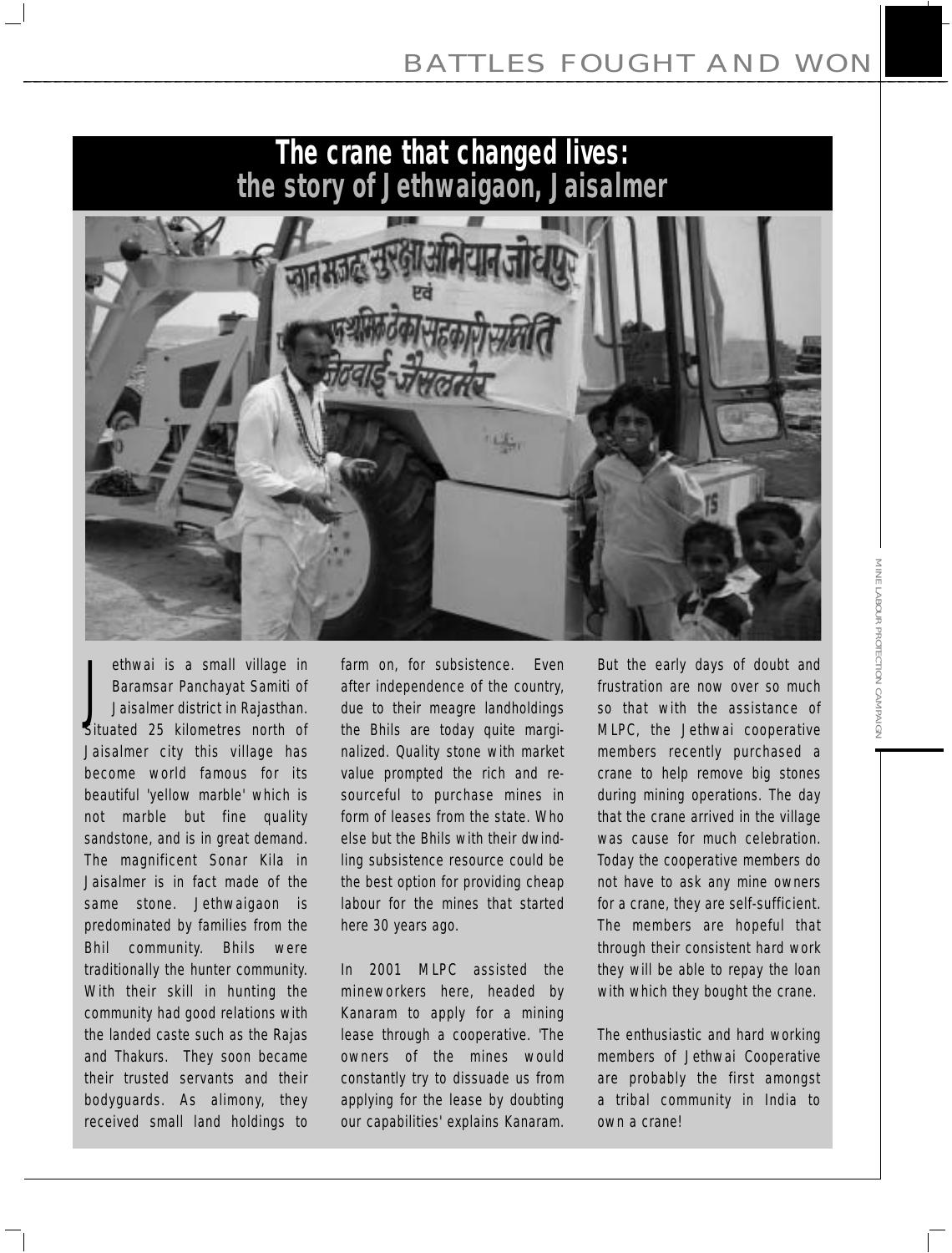### **The marble that made Taj Mahal:**

**The Taj Mahal, one of the 'seven wonders' of the world, owes its splendid look to the immaculate quality of marble from Makrana, a small town in Nagaur district of Rajasthan. The fascinating rocks, which are concealed bel** *he Taj Mahal, one of the 'seven wonders' of the world, owes its splendid look to the immaculate quality of marble from Makrana, a small town in Nagaur district of Rajasthan. The fascinating known world over for their quality. The gleaming marble, till today enhances hotel foyers, bath-rooms and patios which have in fact snatched limbs and lives of hundreds of poor mine workers.*

*Marble mining at Makrana has a history of over 3 centuries. The largescale, ruthless, unscientific mining for years have devastated the landscape. The older mines have become very deep and are highly unsafe to work with no proper provision to enter or exit the mines with increase in chances of mine-collapse leading to serious accidents, which are very common Over 50 mines have collapsed and several are in the stage of high risk. In most quarries, the cranes are old and obsolete. The method adopted for quarrying does not comply with Minor Mineral Concession Rules (MMR), 1955. At Makrana mining is done at the inclination of 70 degree and thus violates the rule of vertical mining.* 

*MLPC has been working for the mine workers highlighting safety as well environmental concerns at Makrana for several years. Many legal aid camps, trainings, health camps and exposures have been organized in collaboration with the union the 'Marble Mazdoor Union'. As a result of the advocacy campaign, mine owners started providing safety kits to the workers. The support provided by MLPC raised confidence among the mine workers and the result was seen in the strength of the union. The membership of the union rose to over 6740 in June 2003 which was just 700 in the beginning of the year.*

*A public hearing was organized to facilitate sharing of mine workers problems with various government departments in 2003 at Makrana where in over 1500 mine workers participated in addition to a Public Interest Litigation filed at Rajasthan High Court backed with the research undertaken by MLPC. A permanent committee constituting of representatives from various government departments such as mines and labour was set up by the court for redressal of grievances of the mine workers at Makrana. This committee meets every month at Makrana and has helped to resolve several problems of mine workers. A special committee constituting of eminent professionals of environmental, geology and social sector has also been set up by the court for consultation. The litigation done by MLPC resulted in converting all the requests of mine workers as orders of the High Court thus making them legally binding.* 

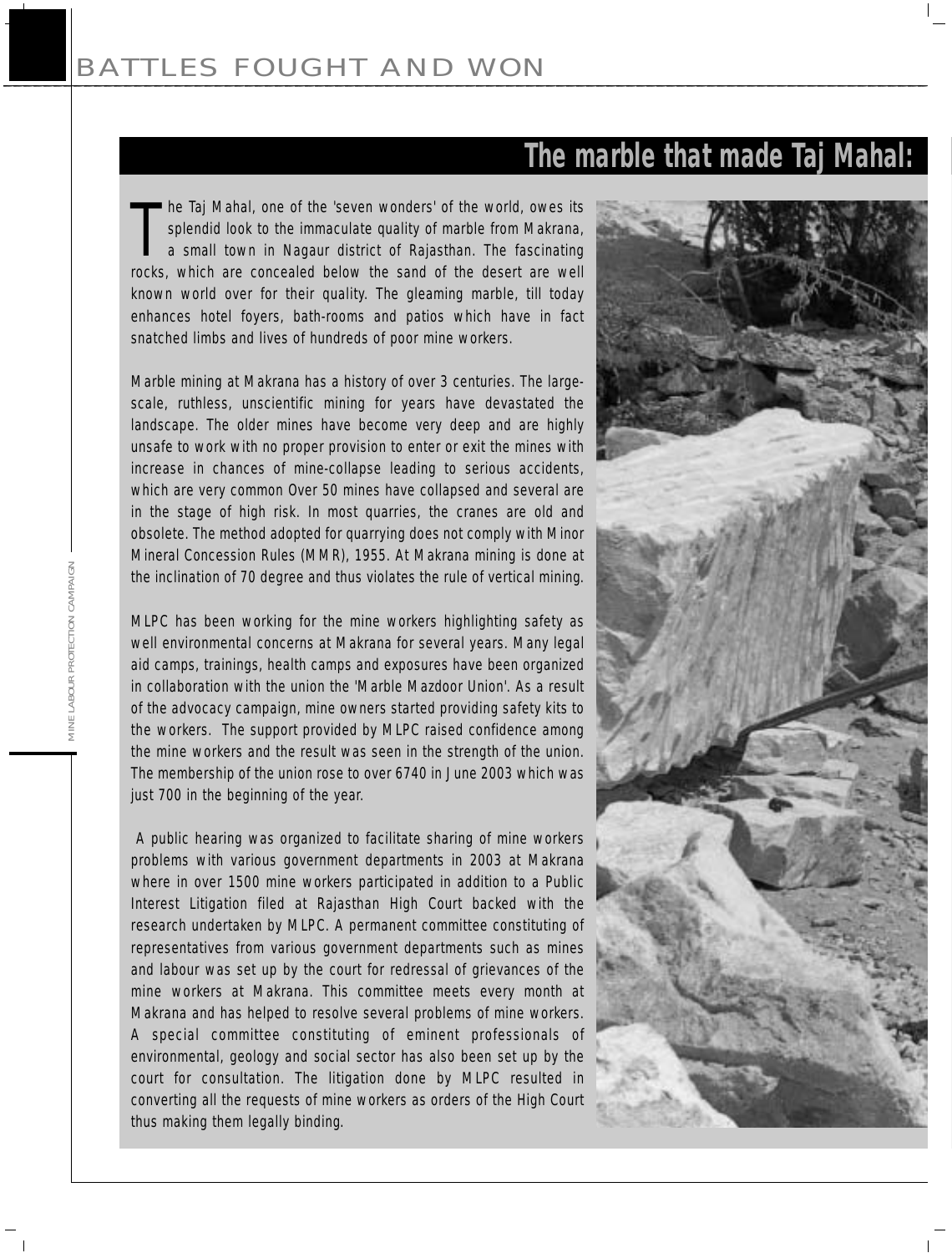22/23

 $\Gamma_{\rm c}$ 

### **Deprivation at Makrana**

 $\sim 1$ 

 $\overline{\phantom{a}}$